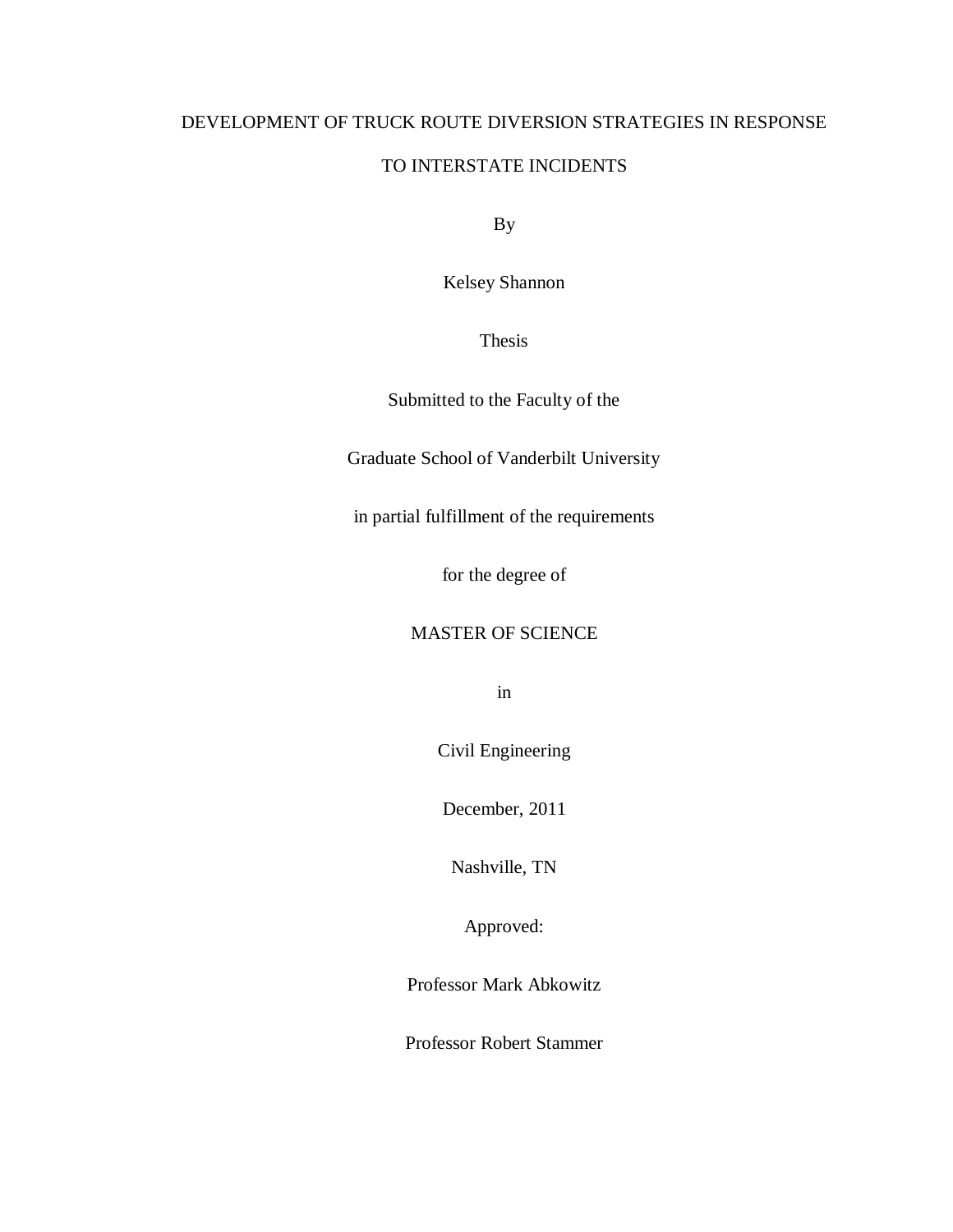### ABSTRACT

Roadway closures due to highway incidents are detrimental to the American economy and result in lost time for motorists. Route diversion can help lessen the effects of highway incidents, if the decision is based upon a set of criteria that helps evaluate the impacts of the rerouted traffic. These criteria must meet two conditions: 1) quantifiable and 2) can be evaluated in a time-efficient manner. Based on a review of existing routing methods, criteria were defined according to three key considerations: 1) geometric characteristics, 2) proximity, and 3) capacity. Performance measures for these criteria were determined and applied to the Tennessee interstate highway network by utilizing GIS software to determine incident "hot spots" worthy of rerouting consideration. The application of the criteria led to diversion route selections that minimized travel time, while satisfying truck operational constraints, and maintaining an acceptable level of service (LOS) when additional traffic was assigned to the route. The methodology described in this document can be applied to roadway networks in other locations in order to facilitate diversion decisions. The research presented can also be used as a basis for developing more enhanced tools for making more efficient rerouting decisions while maintaining operational safety.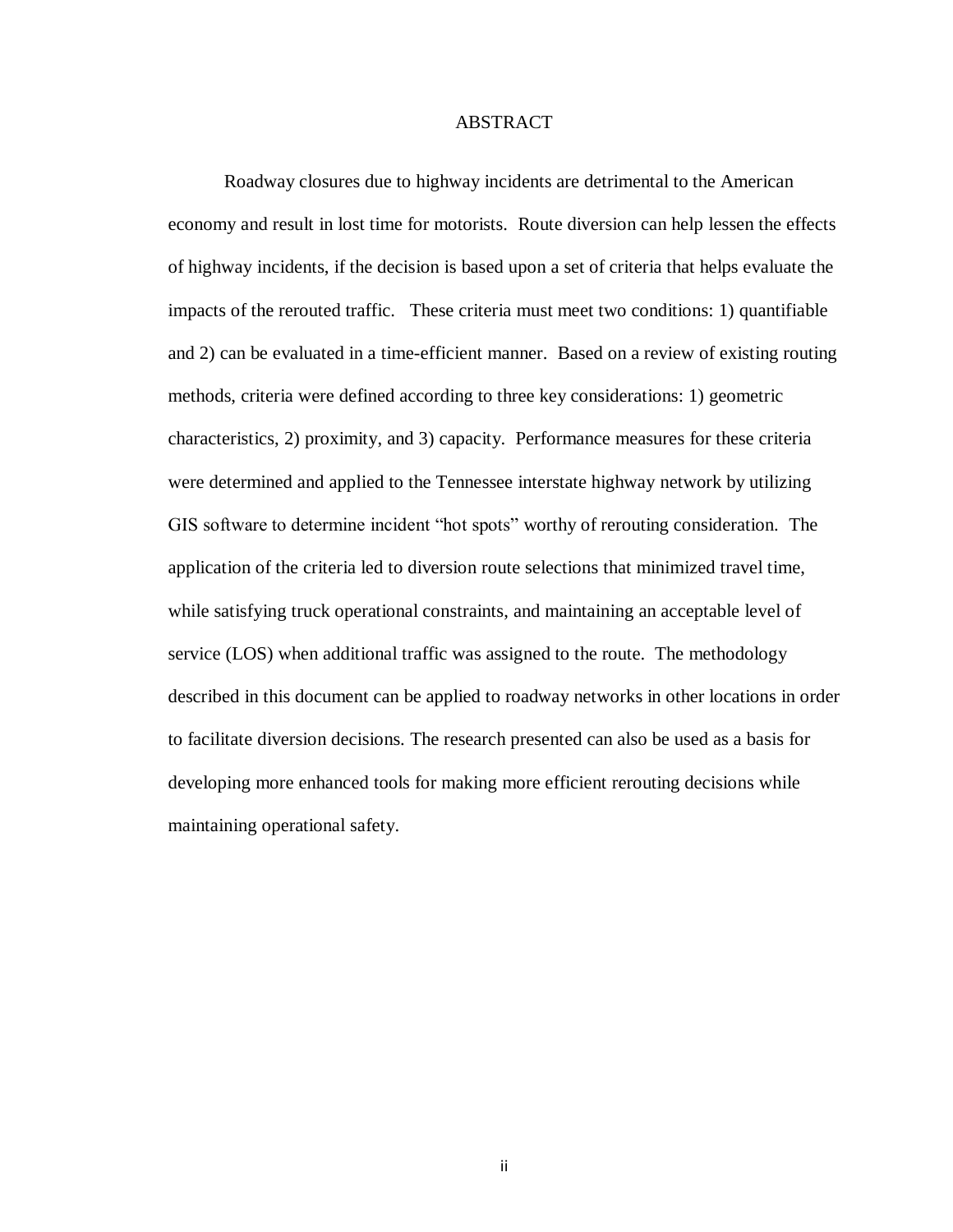## TABLE OF CONTENTS

| Hot Spot 2: I-24 Route Segment Between Exits 40-43 (Whites Creek and Nashville, TN) 20 |
|----------------------------------------------------------------------------------------|
| Hot Spot 3: I-40 Route Segment Between Exits 192-196 (Nashville, TN) 22                |
|                                                                                        |
|                                                                                        |
|                                                                                        |
|                                                                                        |
|                                                                                        |
|                                                                                        |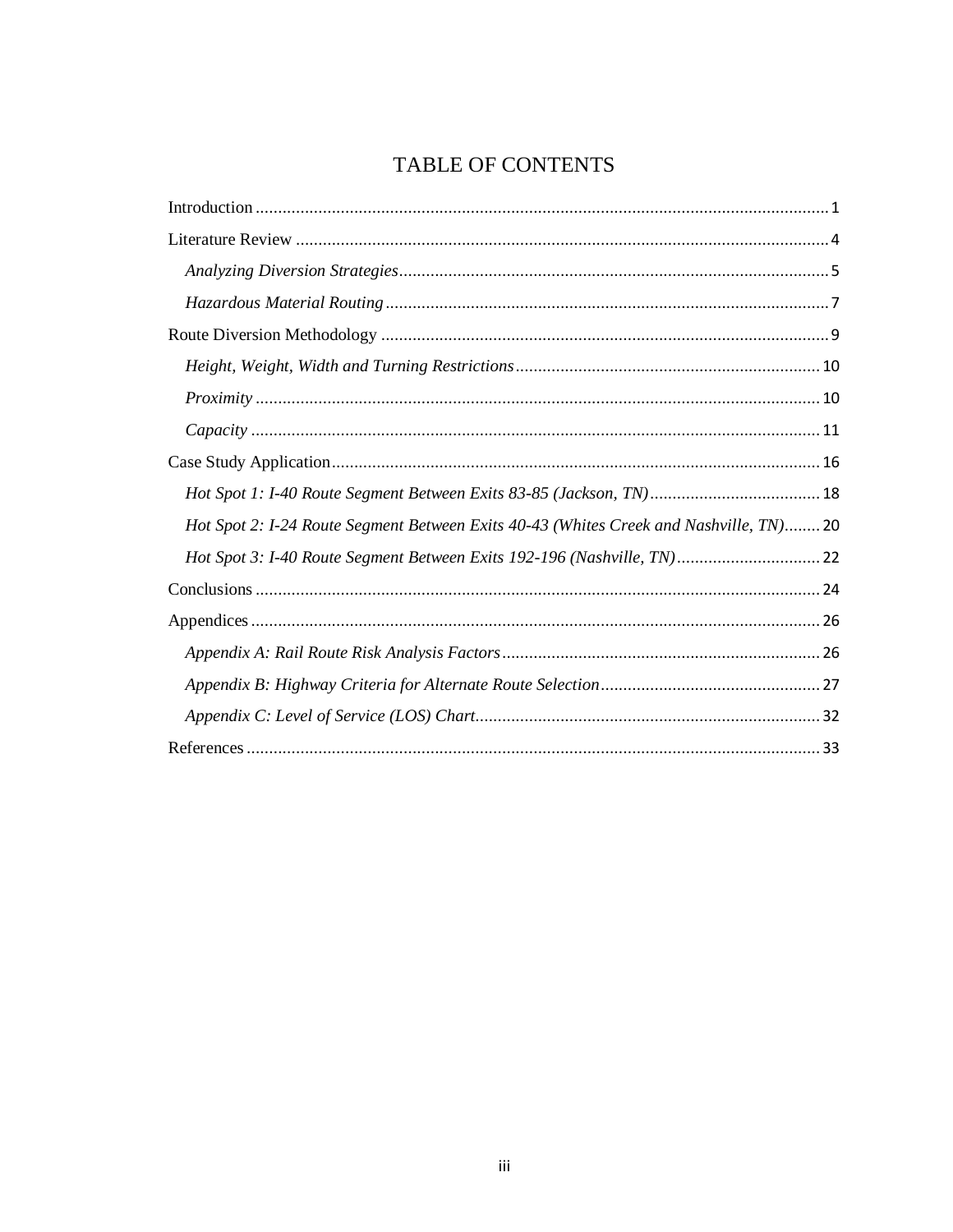## **Introduction**

America has benefitted greatly from a highway system which connects our vast country. This network has led to economic growth, increased mobility and shaped many of the land development patterns of the United States. When incidents occur that result in the partial or complete closure of a highway segment, people and businesses suffer time and monetary loss.

Economic analyses have been performed in an attempt to quantify this impact. For example, the State of Kentucky estimated that the closure of one lane of traffic for 20 minutes on an interstate has an equivalent monetary loss of \$10,000, due to decreased productivity, the rise in price for a good or service that is passed on to the customer, and the loss due to decreased fuel efficiency (Kentucky Transportation Cabinet, undated). The closure of one lane of US-101 in Mendocino County, California was estimated in 2003 to cost travelers approximately \$56,000 per day due to delay (Office of Transportation Economics, 2003). On a larger scale, the Texas Transportation Institute estimated in 1992 that delay due to incidents in Texas cost \$1.25 billion per year (Wohlschlaeger, 1992). Such numbers are not surprising when one considers that roughly one-half of the congestion on American roads is due to traffic incidents (Booz Allen Hamilton, 1998).

Highway delays caused by crashes are having an even greater impact on businesses with the popularity of just-in-time delivery. Companies utilize this strategy to reduce inventory costs by eliminating the need to store merchandise or raw goods in a warehouse. As this strategy depends on reliable delivery of goods in a timely manner, any unexpected delays can be quite costly since they can hold up production or delay the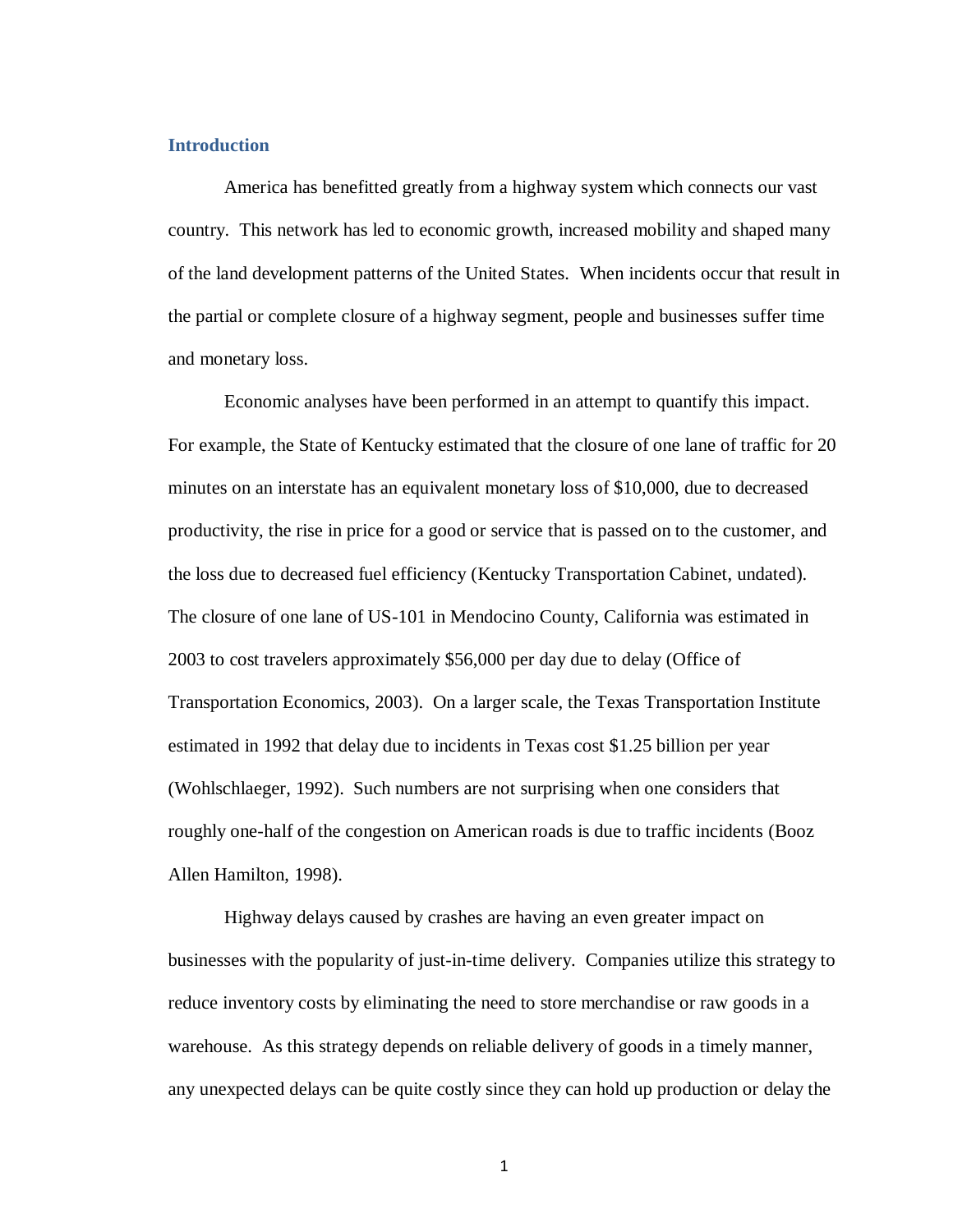delivery of final products. The negative effects of traffic delays due to crashes are only expected to amplify in coming years as the highway system continues to become more congested.

The aforementioned information underscores the need to implement effective strategies for diverting traffic onto other roads in response to crash events. Rerouting traffic during a highway incident can also provide safety benefits by reducing the frequency of secondary collisions, those caused by distraction or traffic congestion following an initial incident (U.S. Fire Administration, 2008). On the Capital Beltway that encircles Washington D.C., secondary crashes are estimated to account for approximately 36 percent of all crashes (Hegarty, 2011). While motorists are often these victims, a surprisingly large number of law enforcement personnel also perish in this manner. In Arizona, 66 percent of Highway Patrol officers have died in crashes in the past two decades due to secondary crashes (Arizona Highway Patrol Memorial, 2011). California lost three highway patrol officers in just one month (June 2010) due to similar circumstances (Remembering CHP's Finest, 2011). Secondary crashes also add congestion to the already backed up traffic following an initial crash (U.S. Fire Administration, 2008).

While there are many methods for attempting to reduce crashes on interstates, such as setting appropriate speed limits, utilizing rumble strips, and improving highway geometry, crashes are still inevitable. When the incident is severe enough to shut down one or more lanes along an interstate, questions of whether and how to divert traffic undoubtedly arise. While many states have implemented guidelines for determining when to reroute traffic (see Table 1), current recommendations fail to account for specific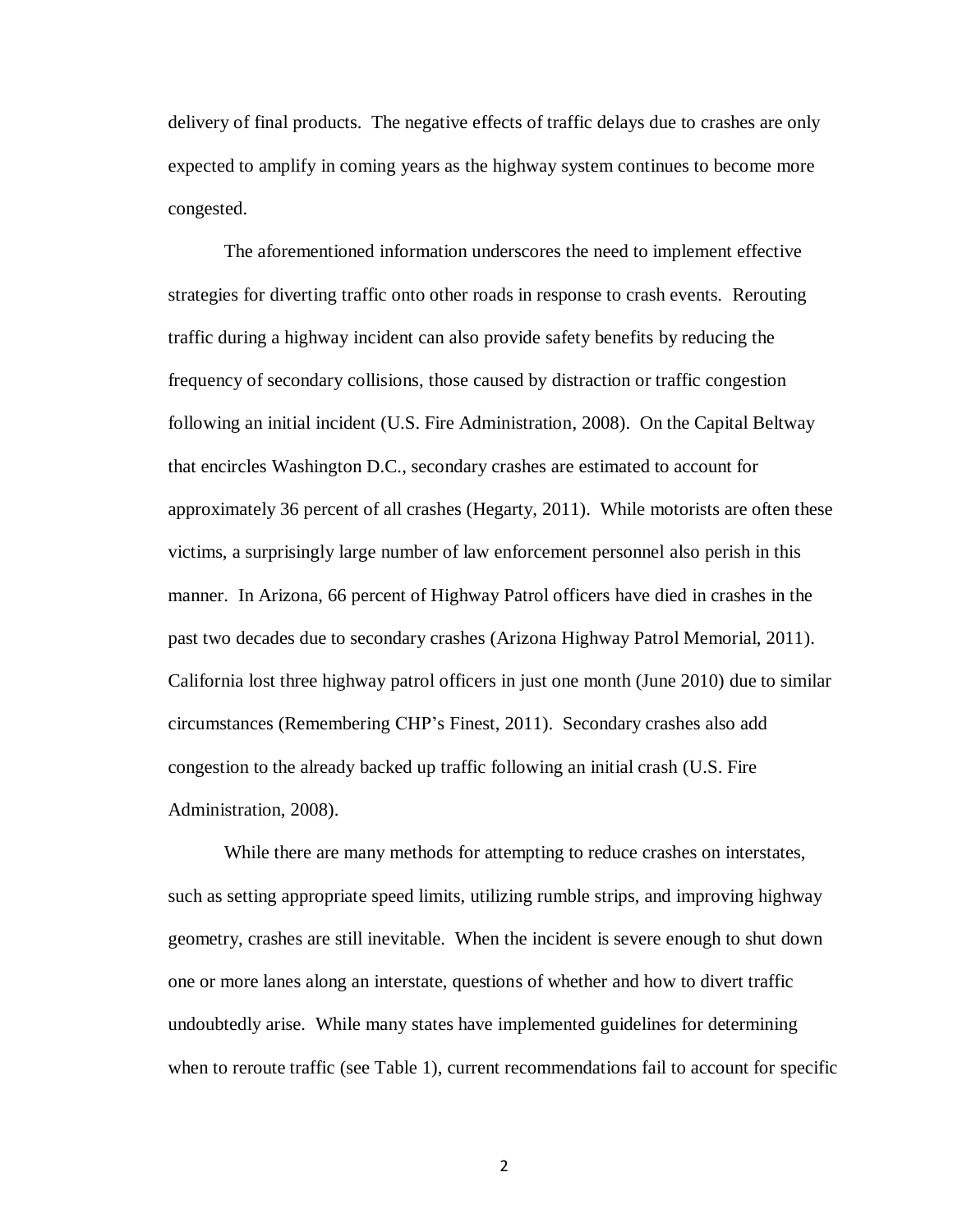factors such as traffic types and volumes along the original route, and travel time and geometric/structural limitations of the diversion route. By taking these factors explicitly into consideration, the potential exists for highway authorities to make better route diversion decisions.

Table 1 demonstrates the commonality and variation in re-routing criteria used by different states. While most organizations deploy diversion routes based on the number of lanes affected and the anticipated incident duration, they differ in the temporal threshold for making that decision.

Of note, however, none of these organizations cite the characteristics of the alternate route as part of the criteria for determining whether diversion at the incident site is warranted. This is surprising given that the capacity and safety considerations associated with the diversion route could exacerbate the consequences of the initiating event.

The intent of this research is to develop a decision-support tool that assists agencies with decisions of whether and how to divert truck traffic onto alternative routes based on the crash conditions on the origin route and the characteristics of the candidate diversion route. In the discussion to follow, the design, development and implementation of this tool is described.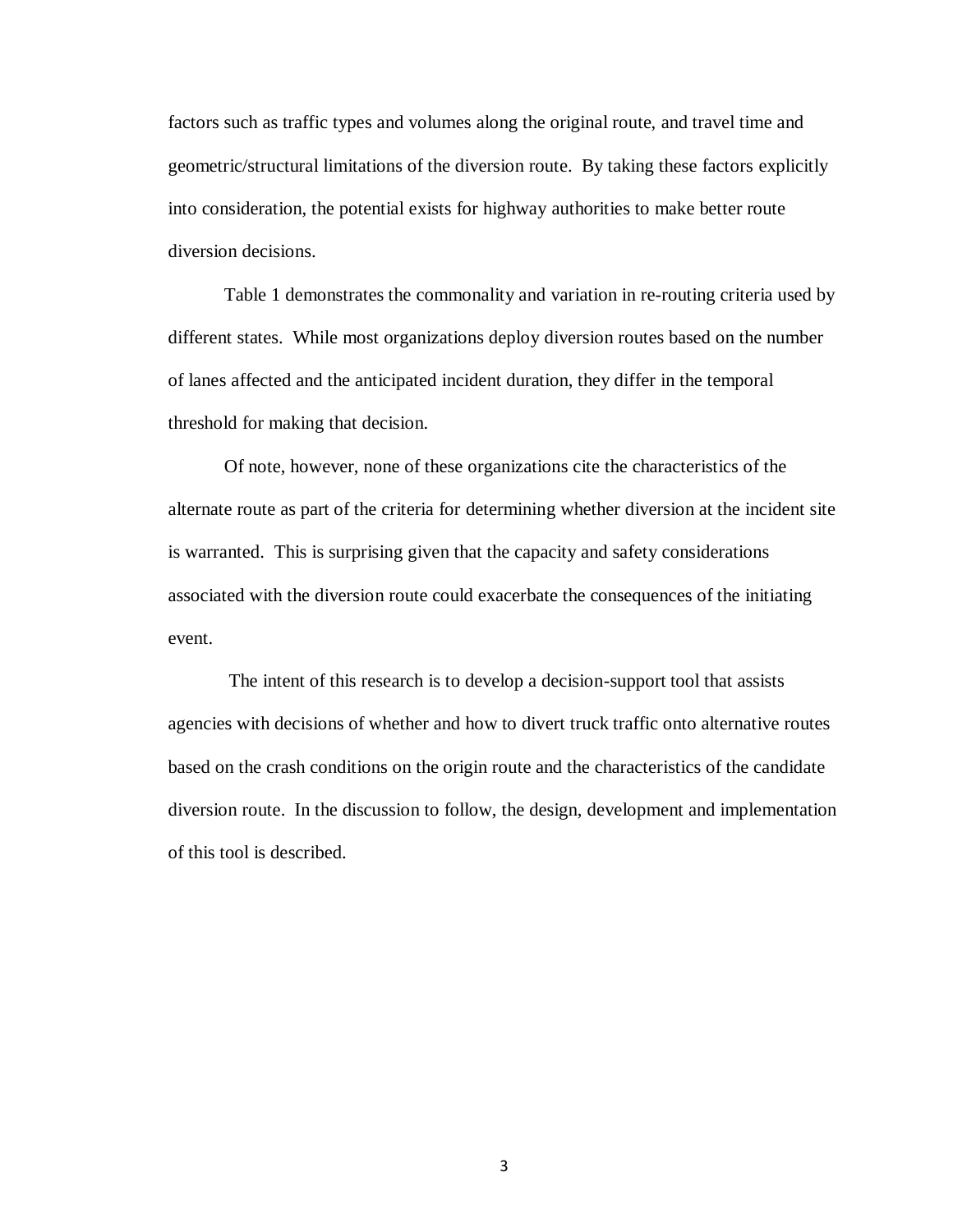| <b>AGENCY</b>                     | <b>CRITERIA</b>                                                                                            |
|-----------------------------------|------------------------------------------------------------------------------------------------------------|
| North Carolina                    | Complete closure of the highway in either direction is anticipated to last<br>٠<br>15 minutes or longer.   |
| New Jersey                        | Complete closure of highway is anticipated to last more than 90<br>minutes.                                |
|                                   | Incident with two or more lanes blocked, or                                                                |
| Oregon                            | Incident with one lane blocked and expected to last more than 20<br>minutes.                               |
| New York                          | Implemented only when the highway is completely closed.                                                    |
| Florida                           | Two or more lanes blocked for at least 2 hours.                                                            |
| <b>ARTIMIS</b><br>(Ohio/Kentucky) | Deployed during peak hours when more than two lanes are closed for at<br>least 30 minutes.                 |
| Idaho                             | An incident taking over 2 hours from detection to anticipated fully<br>$\bullet$<br>restored traffic flow. |
| Wisconsin                         | Incident causes delays that will exceed 30 minutes.                                                        |

## **Table 1: Selected State Criteria for Alternate Routing**

Source: FHWA Alternate Route Handbook, 2006

## **Literature Review**

While the need to divert traffic during incident response and emergency evacuation are topics that have been fairly well chronicled, there has been a paucity of research directed at alternate route criteria and its effect on diversion decisions. Related research that has been published falls into two general categories: 1) analyzing diversion strategies, and 2) hazardous materials routing.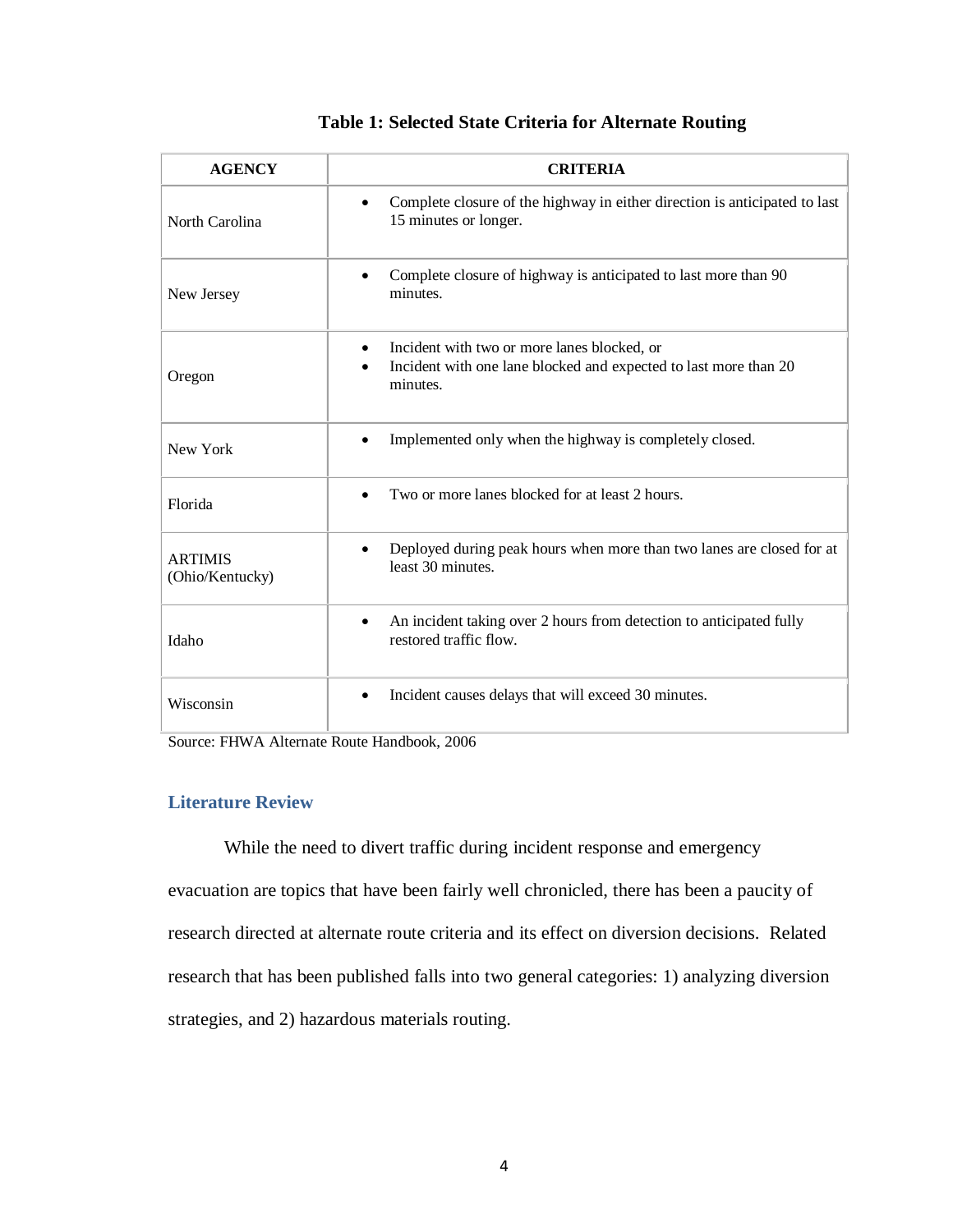#### *Analyzing Diversion Strategies*

In terms of comparing diversion strategies, a study carried out in Virginia focused on the delay caused when traffic is rerouted and the corresponding level-of-service experienced on the route used for diversion. Models were developed and applied to gain insight into predicted traffic flows when rerouting a partially or fully closed interstate segment (Cragg, 1995). At the time, computing constraints made model processing sufficiently time intensive that the decision-support could not be provided commensurate with when the information was needed. The notion that these decisions had to be made in real-time (as opposed to having a "playbook" available) and given the significant computational improvements that have been made over the past sixteen years present a different opportunity today.

Another study focused on interstate diversion for interstate accidents in Lexington, Kentucky (Stamatiadis, 1999). The key criteria for determining alternate routes were travel time, ease of access, navigability (minimizing number of turns), geometric limitations, and available capacity. Traffic signal timing along potential alternate routes was also considered. Traffic engineering software was used in the determination of alternate routes, but was focused on optimizing signal timing plans to provide for the efficient flow of traffic along alternate routes. Final study recommendations included rerouting traffic onto different alternate routes depending on the time of day and implementing alternative signal timing plans to better accommodate the diverted traffic in conjunction with existing traffic.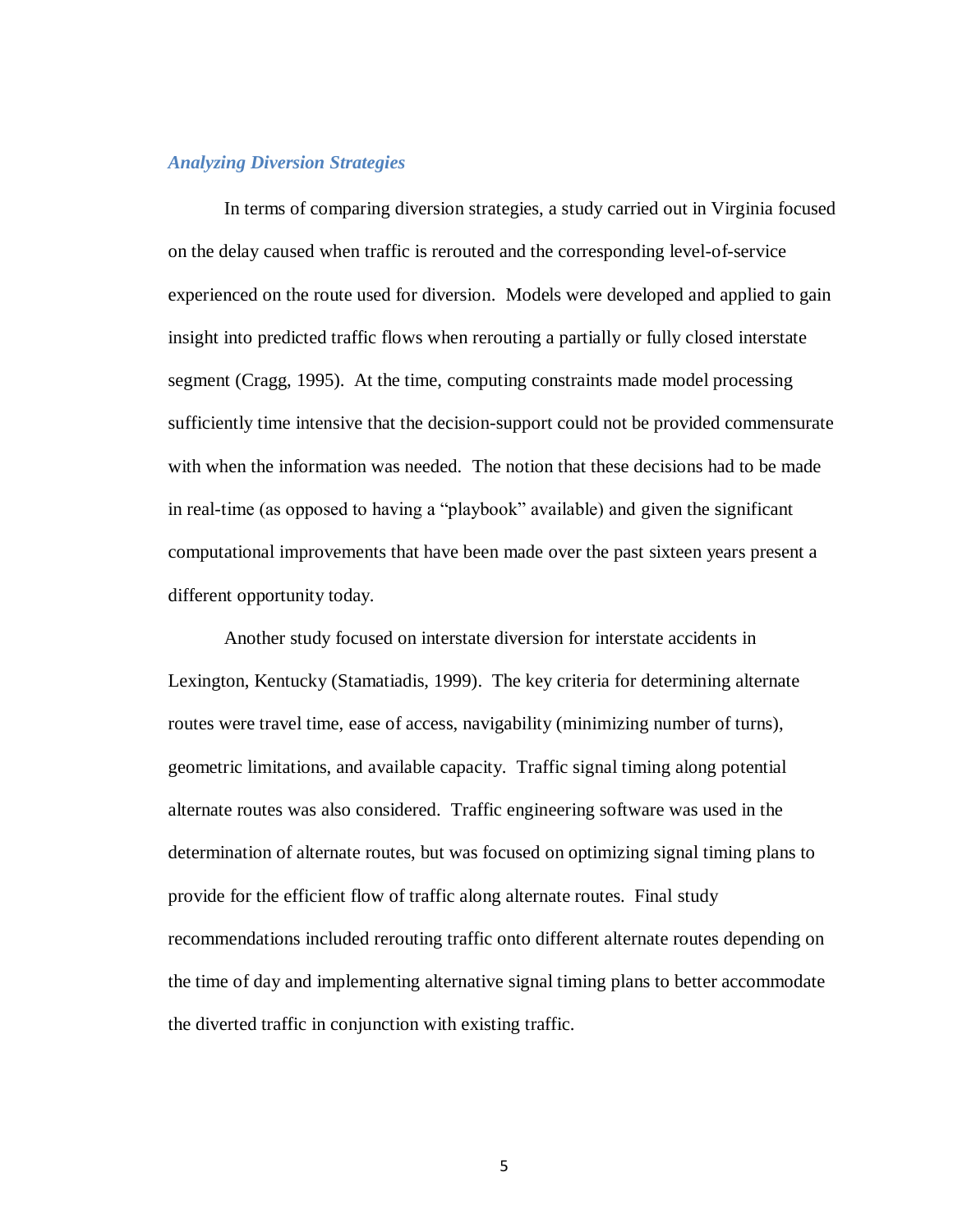An intelligent transportation system diversion planning study used the following six criteria categories to initially determine alternate routes: 1) roadway ownership, 2) roadway infrastructure including traffic signals, 3) geometric restrictions, 4) existing traffic conditions, 5) land use surrounding roadway, and 6) logicalness of the alternate route (Volkert and Associates, 2011). Specific criteria utilized in the study that are not often seen in similar work included the minimization of left turns and the avoidance of railroad crossings. In order to determine daily peak hour volumes, projected average daily traffic volumes were converted by utilizing a peak hour factor of 10 percent and a directional distribution factor of 60 percent. These volumes were thought to represent the worst case event. This study used Synchro software for simulation of traffic conditions in order to better determine alternative routes. This study also included an analysis of traffic signal timings along the proposed alternate routes.

A study that utilized GIS technology to aid in diversion decisions was performed on roadways in Connecticut (Wilbur Smith Associates and Fitzgerald & Halliday, 2011). The diversion plans assumed an all-lane closure of the interstate in one or both directions for a minimum of two hours. This study verified bridge and roadway data by performing field visits, a technique that is applicable only when there are a small number of locations that require field location.

Individual drivers and law enforcement agencies do not always agree on when diversion is warranted. A study performed by Virginia Polytechnic University indicated that the likelihood a driver will choose to divert due to a traffic incident is directly related to the number of lanes blocked (Wang, 2010). In contrast, while number of lanes blocked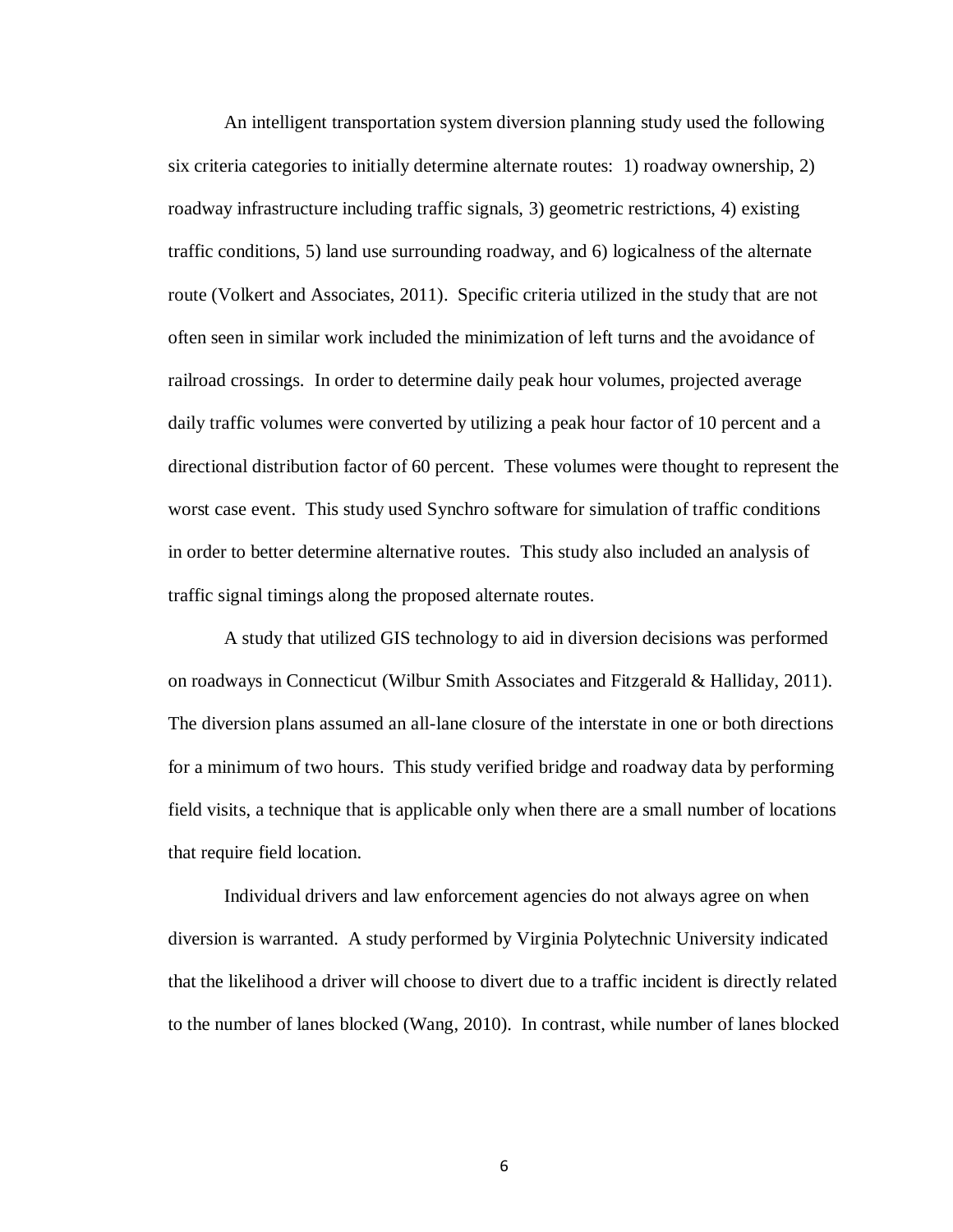is an important criterion, law enforcement agencies have a responsibility to consider additional criteria, such as incident duration and alternate route suitability.

#### *Hazardous Material Routing*

As hazardous material (hazmat) routing decisions have been at the forefront of selection of preferred routes according to various criteria, there is the potential for transferability of approaches used in hazmat routing decisions to route diversion strategies. When evaluating the safest route for the transportation of hazardous material, efforts are made to balance efficiency and safety, albeit certain criteria may be weighted more heavily than others.

In a study conducted for the City of Boston, the primary criteria were population at risk, environmental impact, and proximity to emergency response capability (Battelle, 2011). Secondary criteria included the effect on commerce. The application leveraged the use of geographic information system (GIS) technology in both data collection and presentation of preferred routing alternatives.

The Boston study utilized a multi-step process to select alternative routes. First, all candidate routes were identified, with the assistance of local officials, law enforcement, emergency response, and transportation personnel. Candidate routes were then eliminated from further consideration if they met one or more of the following criteria:

- Roadway width of less than 10 feet
- Vertical clearance of less than 15 feet underneath a bridge
- Bridge with height and width restrictions
- Bridge that was in fair to serious condition (ranking of 5-3).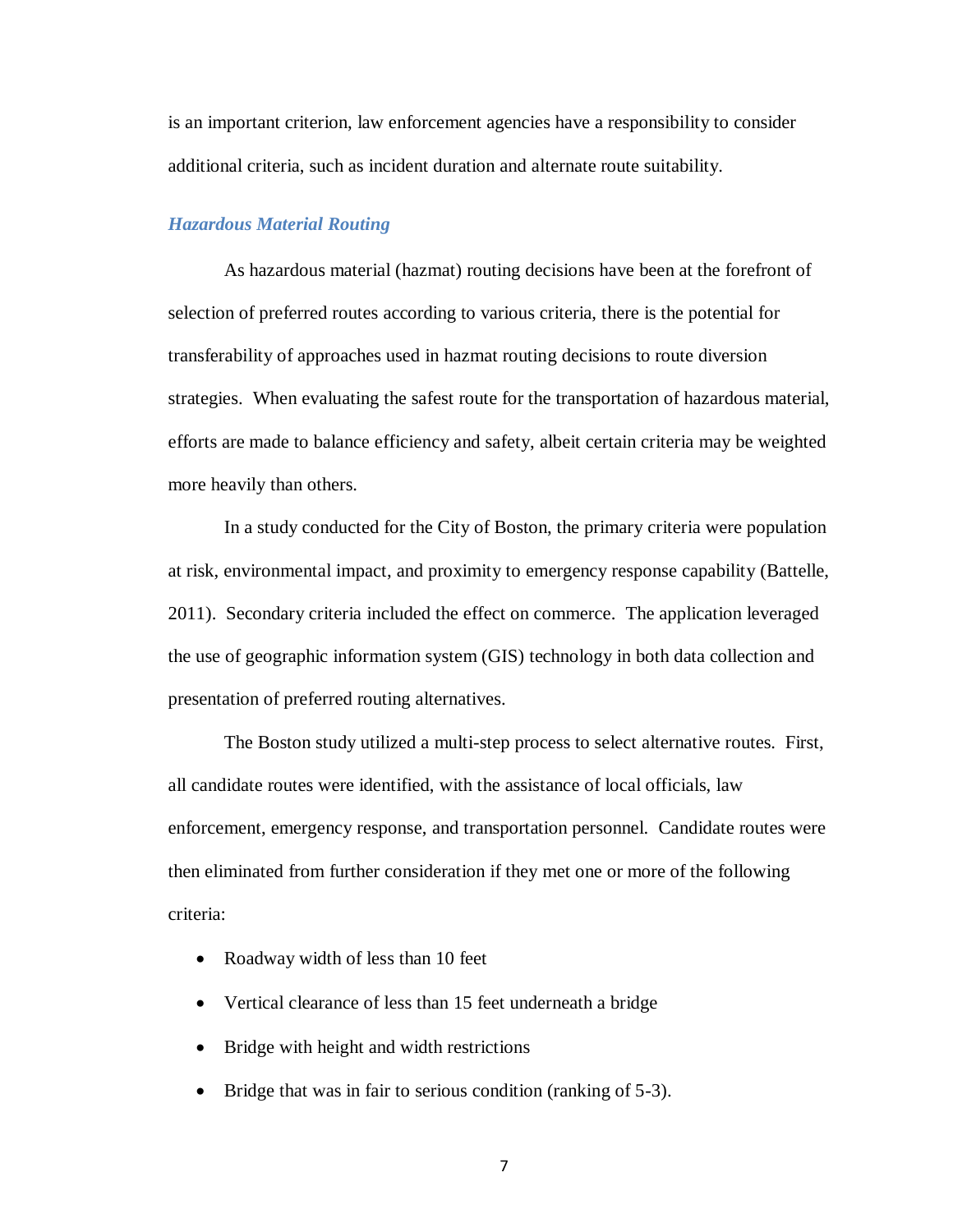Secondary criteria, such as population density and alternate route length, were also considered. While these secondary criteria did not automatically exclude a candidate route, they could be used to select a preferred route from those that met the initial criteria. Estimated travel times along alternate routes were based on recorded observations. Assumptions were made about the overall traffic patterns in the Boston area, with night travel assumed to take less time than during the day.

In providing guidance to states and communities, the Federal Highway Administration (FHWA) has developed a list of criteria for determining alternate routes that is part of their Alternate Route Handbook. These are displayed in Appendix B.

In addition to hazmat routing studies directed at the trucking mode, there has been similar interest in rail routing of hazardous material. The Federal Railroad Administration (FRA) has recently adopted a rulemaking requiring railroads moving certain materials in specified quantities to consider twenty-seven different criteria in making routing decisions (see Appendix A).

The aforementioned research activity demonstrates the importance of traffic incident management and the use of route diversion as a mitigation strategy. However, consideration of alternate route criteria in selecting the preferred diversion route has been limited. A natural expansion in this area is to explore this consideration in greater depth. Current federal routing guidelines can serve as a good starting point for identifying potential route diversion criteria. In the discussion to follow, a new route diversion methodology is developed based on this premise.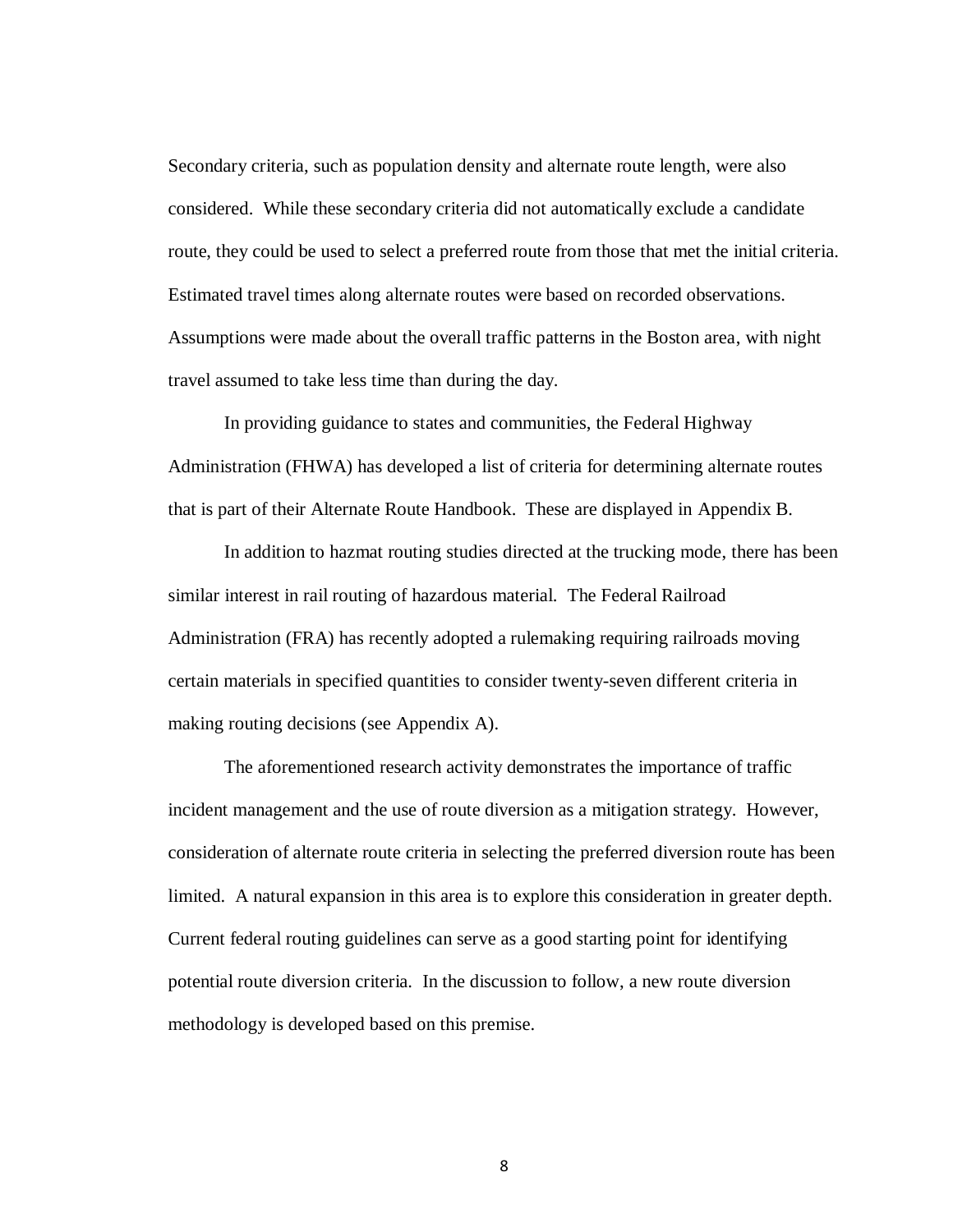#### **Route Diversion Methodology**

As an initial step in selecting alternate route criteria, all previous criteria set forth by the FHWA and FRA were reviewed. This list was first narrowed down by the ease of measurability. This eliminated criteria that were considered difficult to quantify or systematically derive at a network segment level (e.g., air quality). Other criteria were omitted if they were judged to measure the same effect, thereby eliminating redundancy. The remaining criteria and rationale for inclusion are listed in Table 2.

| Criteria                                           | <b>Description</b>                                                                                                                                                      |
|----------------------------------------------------|-------------------------------------------------------------------------------------------------------------------------------------------------------------------------|
| Proximity to primary<br>route                      | Alternate route is near enough to the original route to<br>provide a time savings and is appropriate given the<br>amount of local and/or regional traffic               |
| Height, weight, width,<br>and turning restrictions | Alternate route is usable by all vehicles, including<br>commercial vehicles                                                                                             |
| Number of travel lanes/<br>capacity                | Alternate route provides sufficient capacity for the<br>rerouted traffic plus the normal traffic on route and<br>should have at least the same LOS as the primary route |
| Existence of schools                               | Increased traffic can cause negative effects on routes that<br>serve schools                                                                                            |

|  |  | Table 2: Select List of Alternate Route Criteria |  |  |
|--|--|--------------------------------------------------|--|--|
|--|--|--------------------------------------------------|--|--|

Source: FHWA Alternate Route Handbook, May 2006

Once the list of criteria was narrowed, a decision was made as to whether an

inability to meet a certain criterion should remove the alternate route from consideration

altogether. The three measures that warranted this consideration were:

- 1. Height, weight, width, and turning restrictions
- 2. Proximity to primary route
- 3. Number of travel lanes/capacity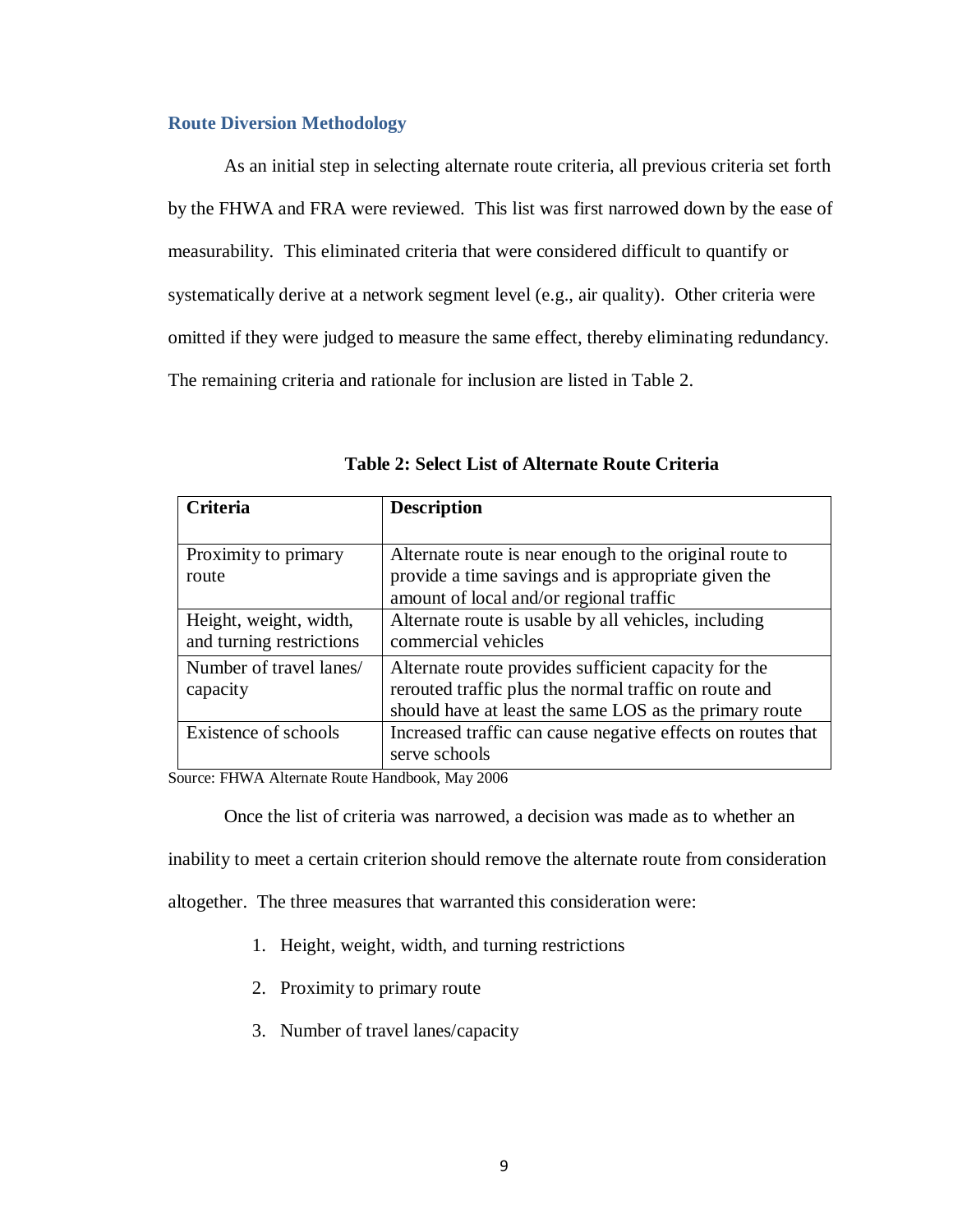For the existence of schools, a scaled "cost" was applied to the candidate route, creating an impedance but not eliminating the route from consideration altogether.

### *Height, Weight, Width and Turning Restrictions*

Since tractor trailers are prevalent on Tennessee's interstates due to the state's location as a major distribution hub, these vehicles tend to comprise a sizeable amount of the interstate traffic. If an alternate route cannot accommodate commercial truck traffic, then the route is not an acceptable diversion option. The characteristics that make a candidate route impassable for tractor trailers were specified as follows:

- Clearance issues due to bridge overhead clearance
- Inadequate lane width
- Bridges along route that are not rated for tractor trailers

Standards for each of these three characteristics were researched and the following ranges of values were deemed to be acceptable:

| <b>Criterion</b>          | <b>Acceptable Value</b> |
|---------------------------|-------------------------|
| <b>Bridge Clearance</b>   | $>14$ ft.               |
| Lane Width                | $> 9$ ft.               |
| <b>Bridge Load Rating</b> | $>$ HS 20 <sup>*</sup>  |

<sup>\*</sup>The HS 20 bridge load rating corresponds to a semitrailer with three axles weighing a total of 72,000 pounds. The load is distributed with 8,000 pounds on the steering axle, 32,000 pounds on the drive axle, and 32,000 pounds on the semitrailer axle.

#### *Proximity*

The proximity of an alternate route to the original route, along with the speed limit, help dictate the travel time along the alternate route. The proximity measure utilized was the travel time ratio of the alternate route travel time to the original route travel time. The travel time for both routes was determined by dividing each segment length by the speed limit for that segment and then summing each of the individual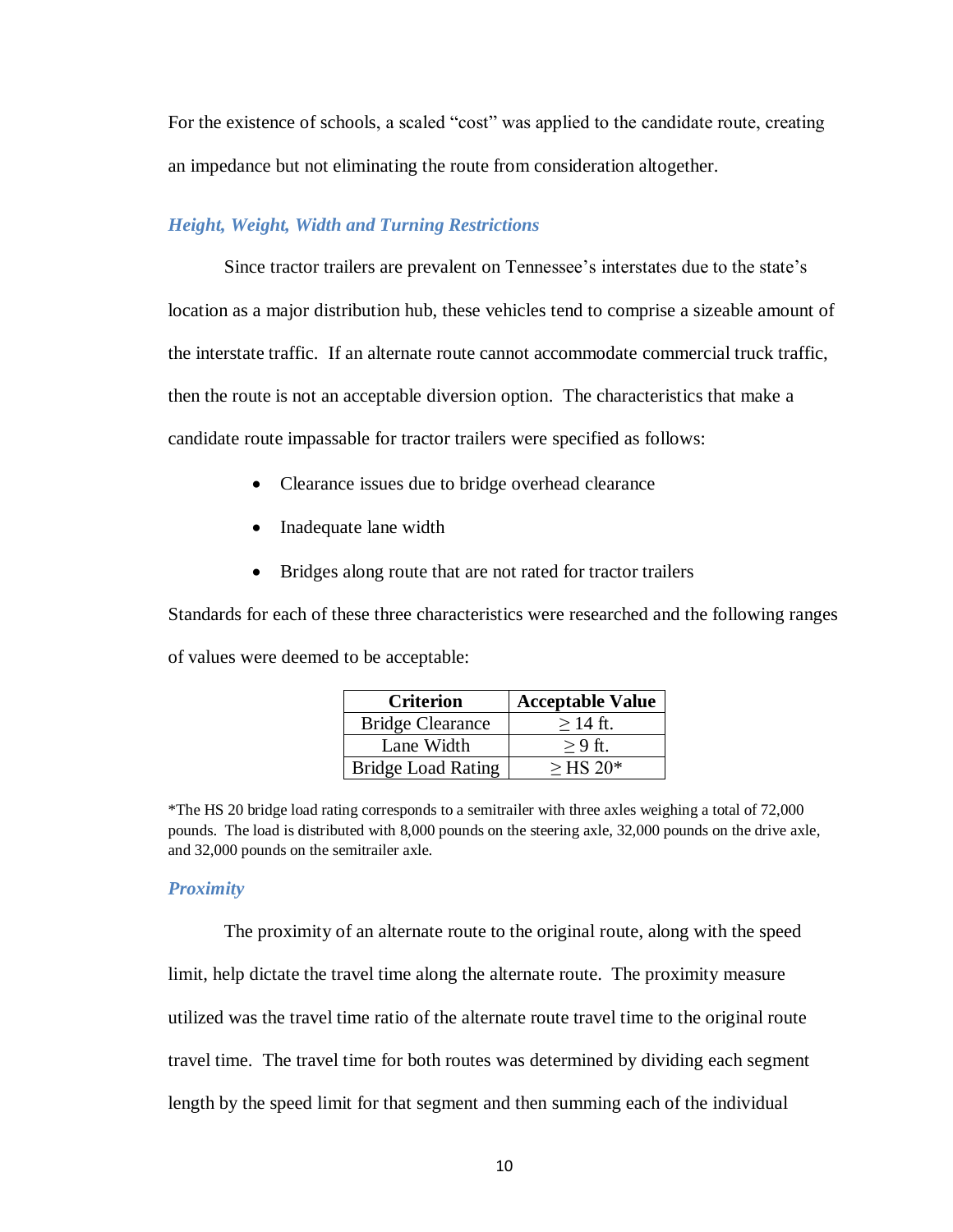segment values in order to obtain the total travel time for the entire route. For example, if a 3-mile alternate consists of three segments, 1 mile at 25 MPH, 0.5 mile at 30 MPH and 1.5 miles at 40 MPH, the travel time calculation would be:

1 mile  $+0.5$  miles  $+1.5$  miles  $= 0.094$  hours or approximately 5.6 minutes 25 MPH 30 MPH 40 MPH

## *Capacity*

The capacity of an alternate route can be used to formulate a bottleneck index, which measures the traffic constraints that will be experienced along an alternate route if traffic is diverted onto the route. Interstates tend to handle more traffic than state and local roads and thus these roads cannot always accommodate the rerouting of interstate traffic. In order to ensure that rerouting will not cause a total breakdown of traffic flow on the alternate route, the available capacity on the alternate route is determined and then compared to the AADT for the interstate segment. To determine the available capacity, the number of lanes, type of route, and land type are defined. These three characteristics can then be applied to the LOS chart (See Appendix C) to derive a total capacity value. The current traffic on the alternate route is then subtracted from the total capacity to determine the available capacity.

While there might be multiple segments that comprise an alternate route, the most constrained segment was used to derive the overall available capacity since the entire route can only operate at the capacity of the bottleneck. The available capacity of the bottleneck divided by the traffic currently on the interstate was developed as the bottleneck index. Any alternate route having a bottleneck index of greater than one was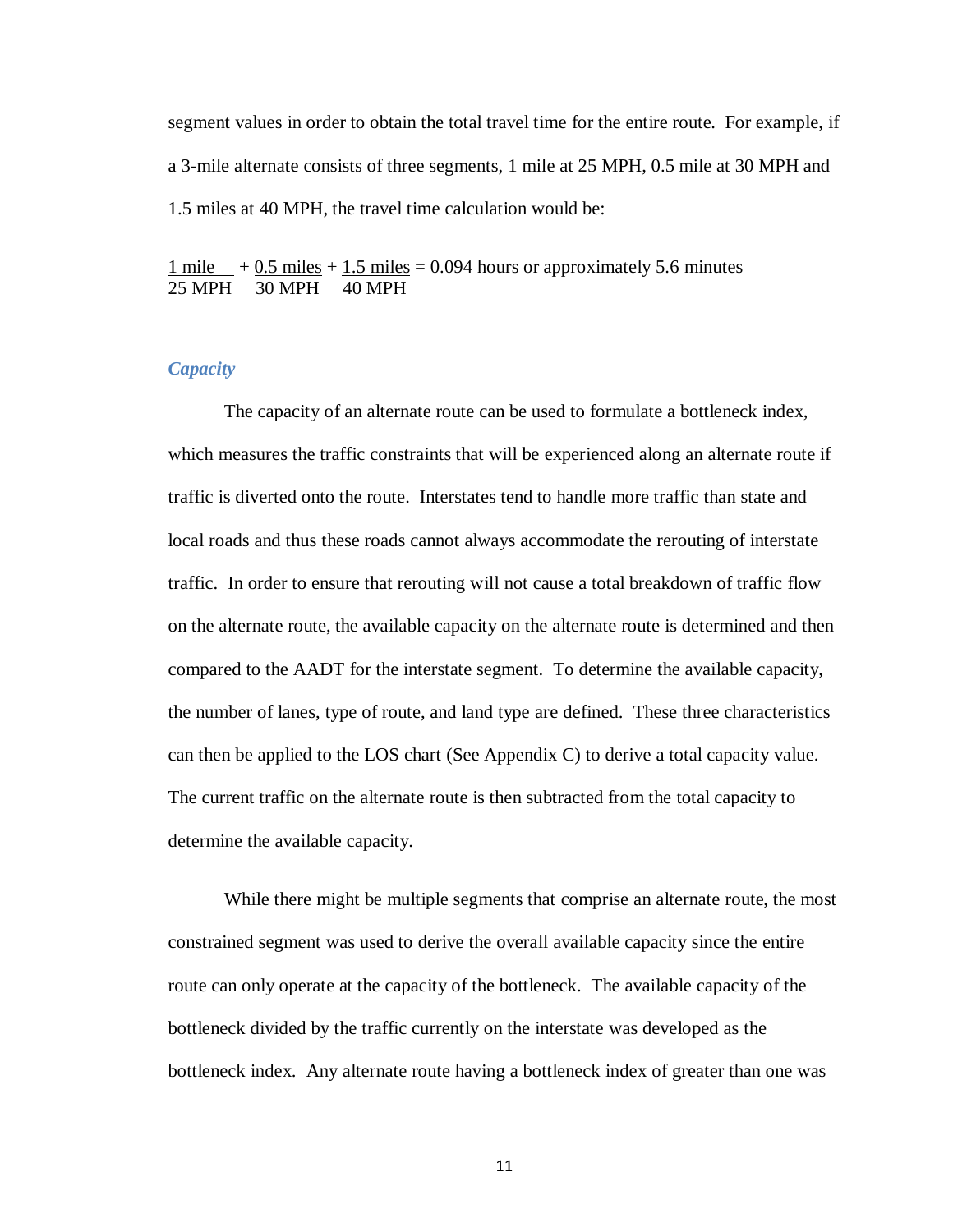considered over capacity; in such cases, these candidate routes were eliminated from further consideration. In addition, alternate routes with a LOS E rating were assigned a scaled cost.

The following examples are presented to illustrate how the methodology is applied. Figure 1 depicts the roadway network for all scenarios.



**Figure 1: Example Roadway Network** 

## Scenario A

Alternate Route A has the following characteristics:

- Passable for all vehicles
- Ample capacity
- Length of 15 miles
- Speed limits are 25 MPH for 10 miles and 35 MPH for 5 miles

Alternate Route B has the following characteristics:

- Passable for all vehicles
- Ample capacity
- Length of 20 miles
- Speed limits are 30 MPH for 14 miles and 40 MPH for 6 miles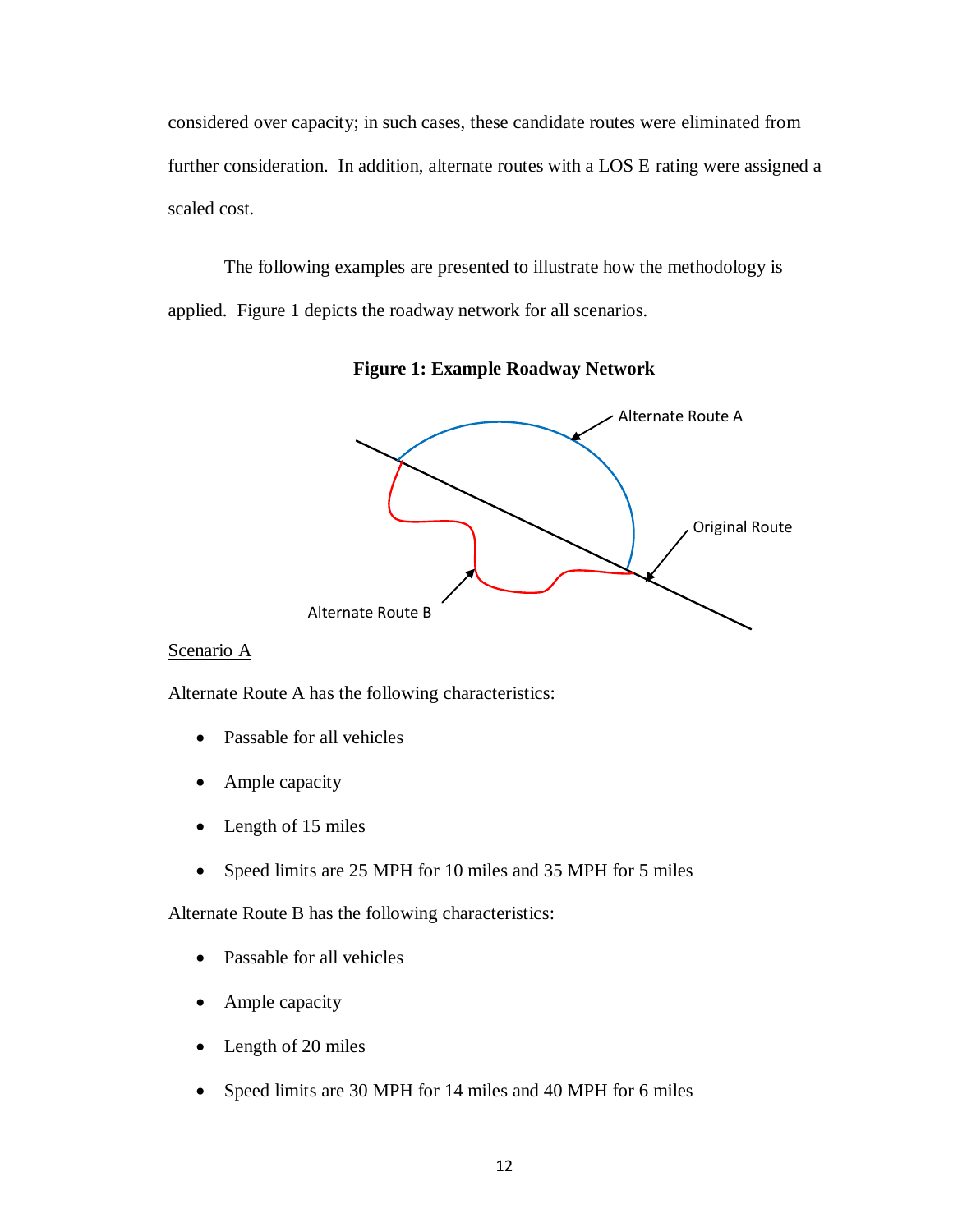Travel time along the original route is estimated to be 30 minutes due to lane closures stemming from a highway incident.

Both alternates have no geometric or capacity constraints so both routes are viable candidates in terms of those criteria. With regard to the third criterion, travel times along Alternate Route A and Alternate Route B are estimated to be 32.5 minutes and 37.0 minutes, respectively. Since the travel times for both alternate routes are greater than the estimated travel time with delays on the original route, traffic should be kept on the original route and not diverted.

## Scenario B

Alternate Route A has the following characteristics:

- Vertical clearance is 12.5 feet
- Lane widths are 12 feet
- Bridge load rating is HS 20
- Ample capacity
- Length of 10 miles
- Speed limits are 40 MPH for 5 miles and 35 MPH for 5 miles

Alternate B has the following characteristics:

- Vertical clearance is 14 feet
- Lane widths are 11 feet
- Bridge load rating of less than HS 20
- Ample capacity
- Length of 12 miles
- Speed limits are 50 MPH for 6 miles and 45 MPH for 6 miles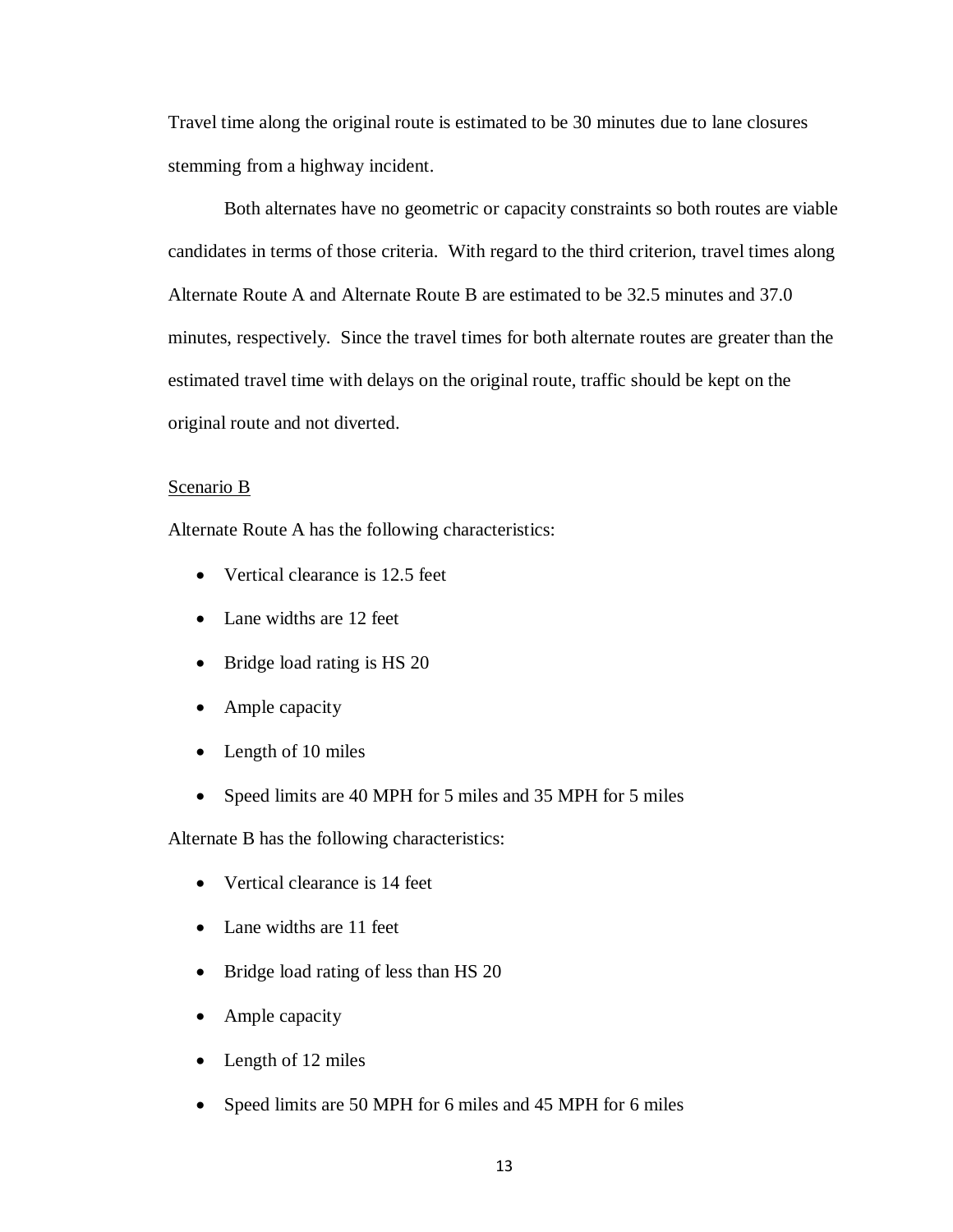Travel time along the original route is estimated to be 45 minutes due to lane closures stemming from a highway incident.

Both alternates have no capacity constraints so the capacity criterion is met. Travel time along Alternate Route A will be approximately 16.1 minutes and travel time along Alternate Route B will be approximately 15.2 minutes. Since the travel time for both alternate routes is less than the estimated travel time along the original route, both alternates are viable candidates for rerouting traffic. Unfortunately, both alternates have geometric constraints that would eliminate them from consideration. Alternate Route A only has a vertical clearance of 12.5 feet, while the vertical clearance for most commercial trucks is a minimum of 14 feet. Alternate Route B has a bridge load rating that cannot accommodate large commercial vehicles. Since neither route can handle all vehicles that would be diverted, traffic should remain on the original route.

#### Scenario C

Alternate Route A has the following characteristics:

- Passable for all vehicles
- Capacity of 3,000 vehicles/hour
- $\bullet$  DHV= 1,200 vehicles/hour
- Length of 10 miles
- Speed limits are 40 MPH for 5 miles and 35 MPH for 5 miles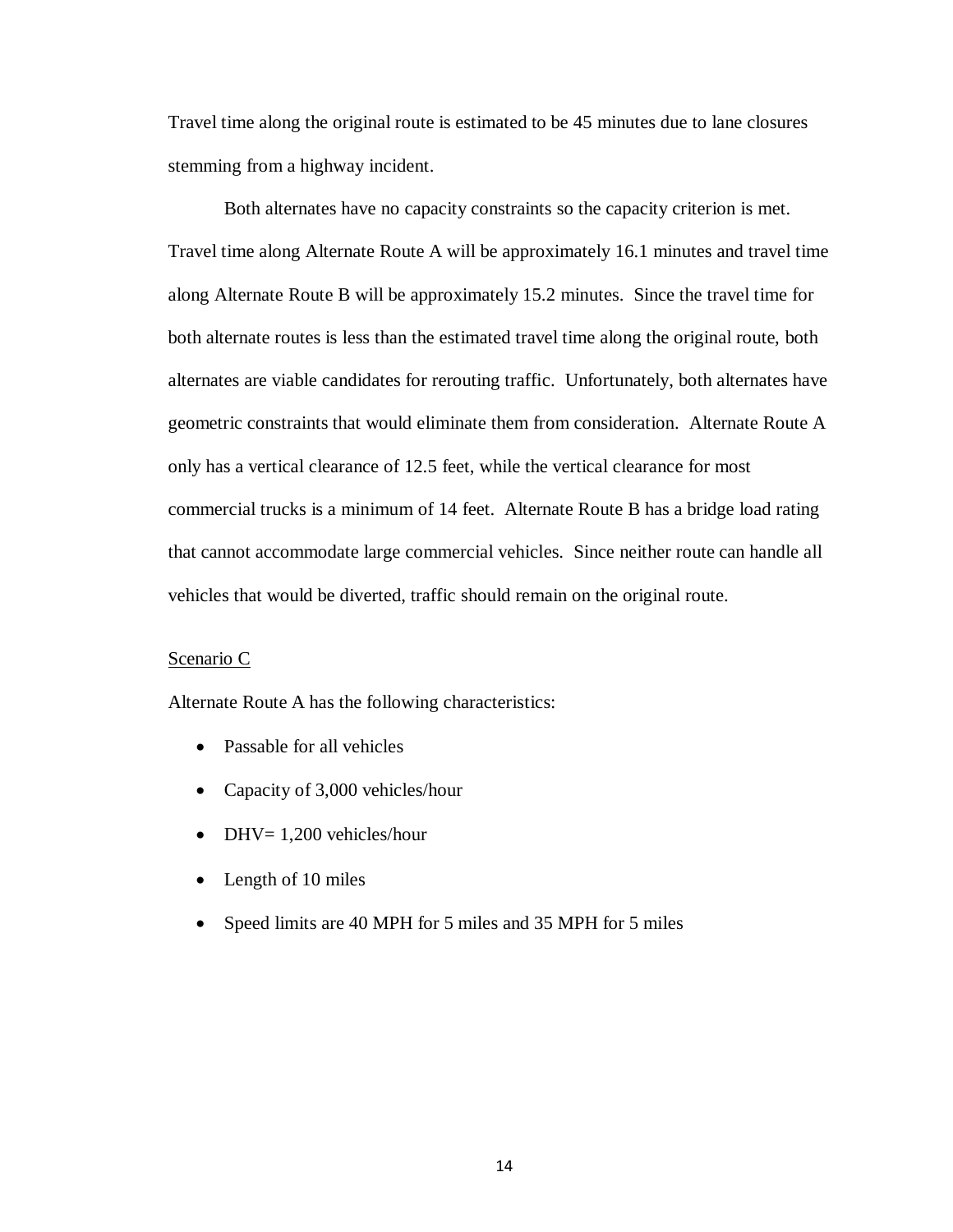Alternate B has the following characteristics:

- Passable for all vehicles
- Capacity of 6,000 vehicles/hour
- DHV=1,500 vehicles/hour
- Length of 12 miles
- Speed limits are 30 MPH for 14 miles and 40 MPH for 6 miles

Travel time along the original route is estimated to be 30 minutes due to lane closures stemming from a highway incident and the AADT is 20,000 vehicles.

Both alternates have no geometric constraints therefore they are both viable candidates in terms of those two criteria. Travel time along Alternate Route A will be approximately 16.1 minutes. Travel time along Alternate Route B will be approximately 15.2 minutes. Since the travel times for both alternate routes are less than the estimated travel time along the original route, rerouting traffic off of the original road and onto one of the alternates would be beneficial.

Once the decision to reroute traffic has been made, the best alternative route must be determined. For this scenario, the level of service (LOS) that will be experienced along each alternate will be the determining factor. The first step is to convert the AADT into a design hourly volume (DHV). Since we want to predict the heaviest traffic conditions that could be rerouted, we need to multiply the AADT by a K-factor. We will assume a K value of 0.095, the K-factor normally used for rural developed land areas. In order to convert a two-way traffic count to a single directional volume, the count must be multiplied by a directional split. In this case a 65-35 split was assumed, so the AADT is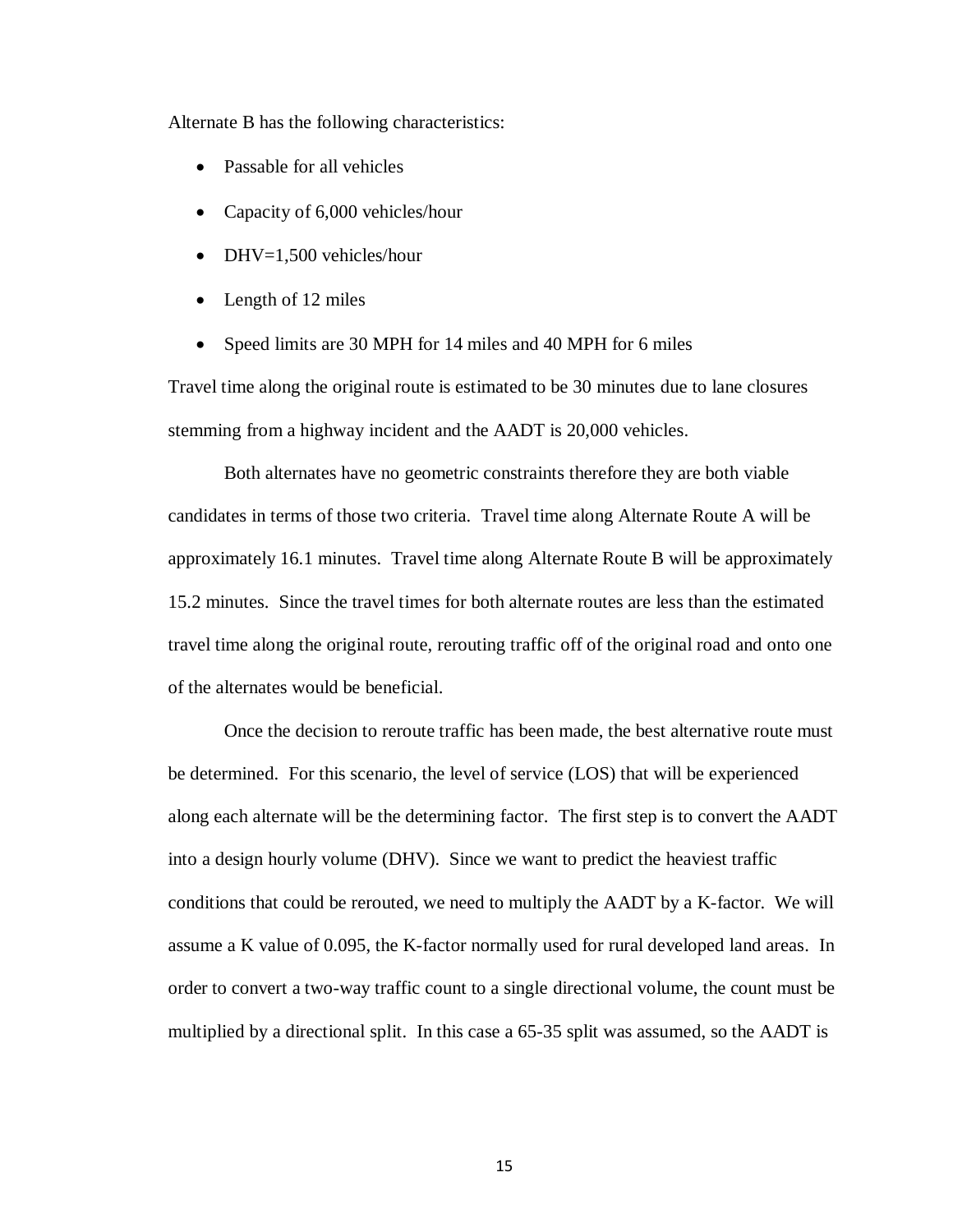multiplied by 0.65. Therefore the DHV for the original route is:

 $DHV = 20,000 + 0.095 * 0.65 = 1,235$  veh/h

If traffic is to be rerouted onto Alternative A, the v/c ratio would be 0.81, which corresponds to LOS D. The v/c ratio if traffic is diverted onto Alternative A would be 0.46, which corresponds to LOS B. Since traffic would experience better flow conditions on Alternative Route B, the diversion route represents the preferred alternative.

#### **Case Study Application**

In order to better facilitate the evaluation of alternate routes, a GIS model of the roadway system in Tennessee was developed. Besides depicting routes throughout the state, the model also contained school locations. Geometric data for each road segment was compiled along with traffic conditions. Based on criteria thresholds for lane width, capacity and vertical clearance, routes that featured characteristics that made them impassable as an alternate route were eliminated from consideration. In addition, a slight penalty (scaled cost) was assigned to roadways that were within a specified distance of a school.

As a proof of concept, a group of roadway segments that had significantly higher than average incident rates was identified to test the methodology. Results produced from applying the methodology were also manually verified to ensure that the process was working as intended. This proved successful.

The analysis of each segment took just a few minutes to complete and modifications to the roadway characteristics were able to be made in real-time. The case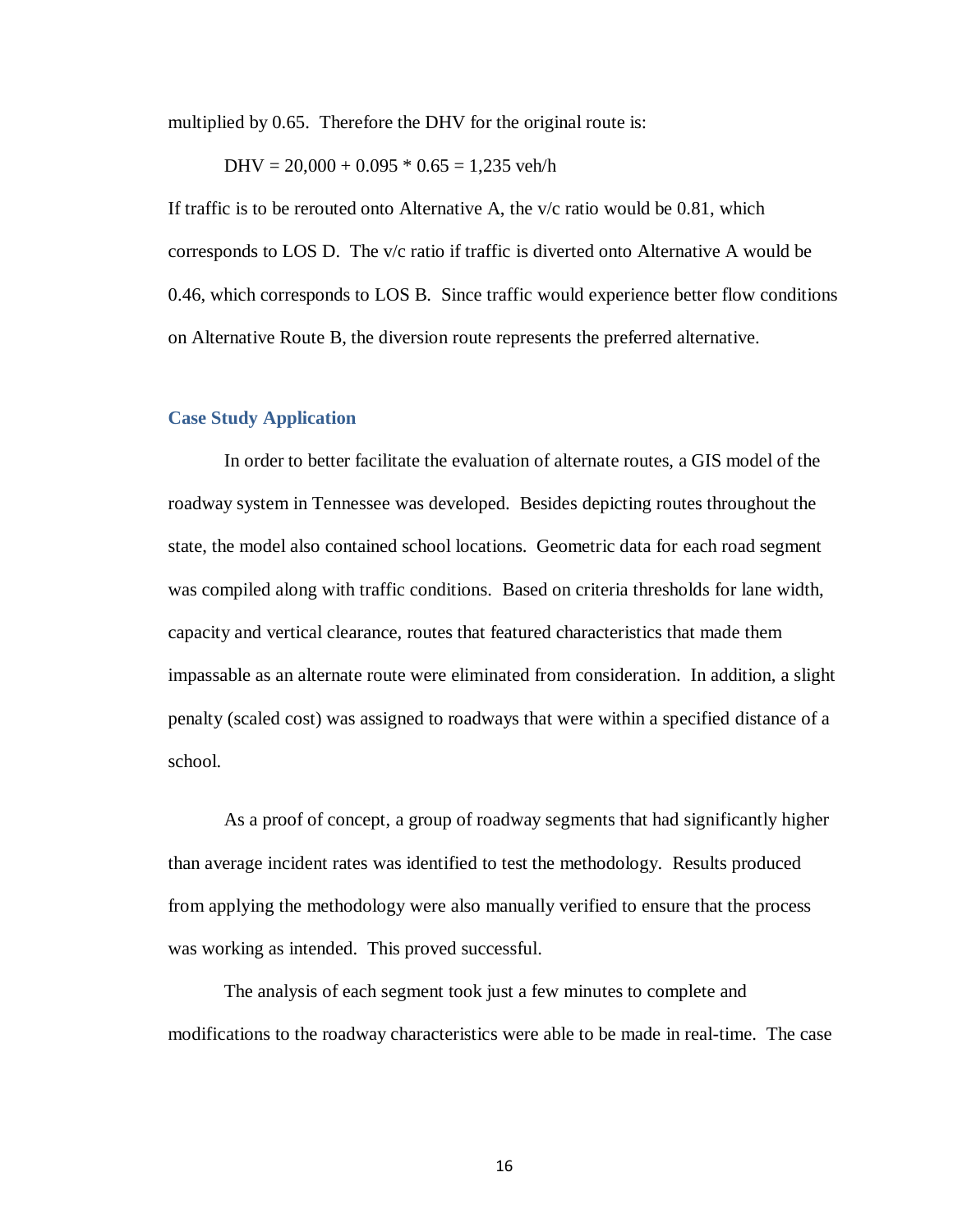study application was limited to identifying the preferred diversion route assuming that a decision had been made that traffic would be rerouted.

The following results are presented for three of the "hot spots" evaluated as part of the case study. The descriptions include a map of the "hot spot", directions associated with the preferred diversion route, and a diagram showing the location of the alternate route.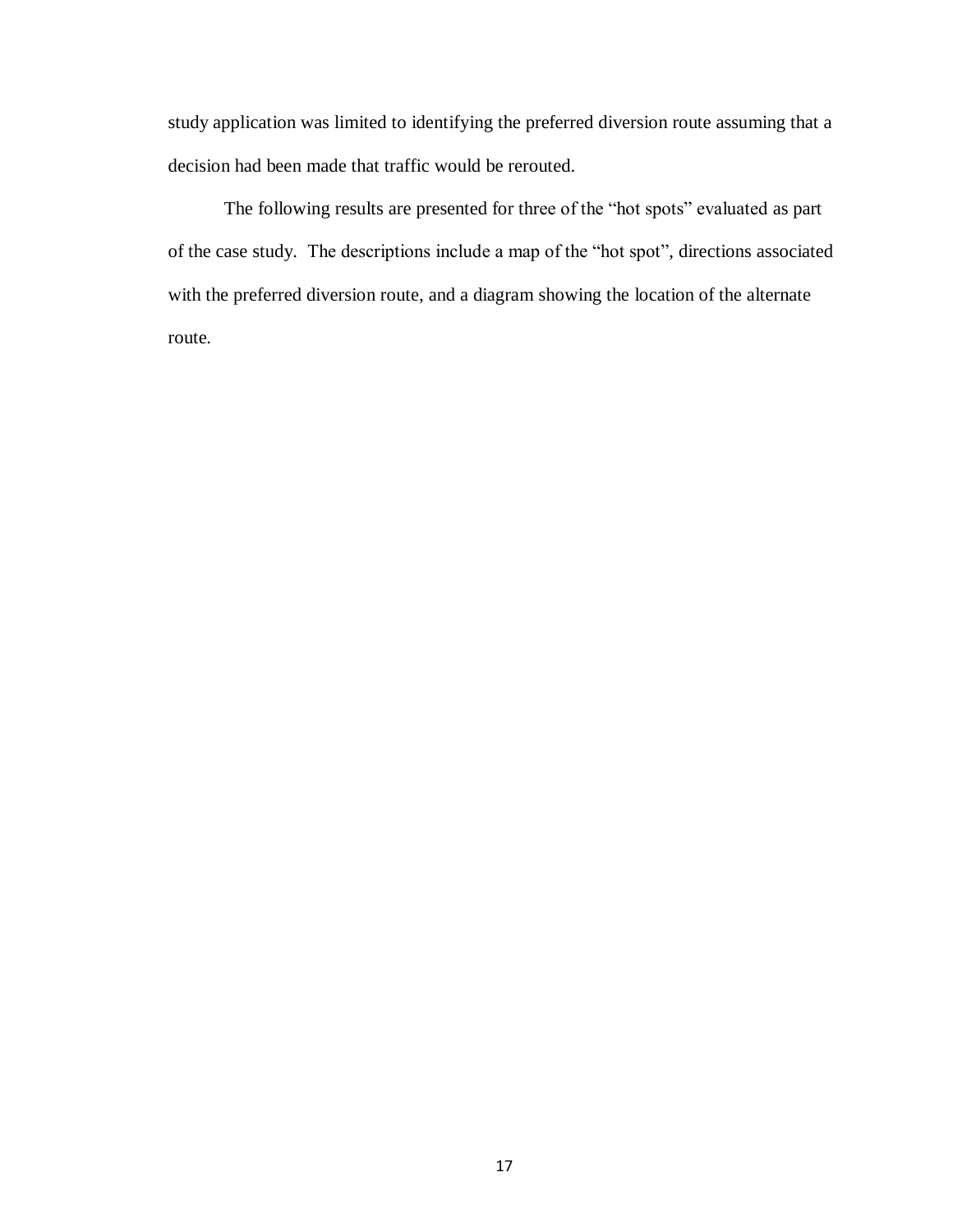

**Figure 2: Map of I-40 Route Segment Between Exits 83 and 85**

| <b>Step</b> | <b>Directions</b>                                          | <b>Distance</b>    |
|-------------|------------------------------------------------------------|--------------------|
| 1           | <b>Start</b>                                               |                    |
| 2           | Go east on I 40 toward CAMPBELL ST/OLD MEDINA RD           | $0.2 \text{ mi}$   |
| 3           | Turn right on CAMPBELL ST                                  | 0.6 <sub>mi</sub>  |
| 4           | Make sharp left on RIDGECREST RD                           | $1.1 \text{ mi}$   |
| 5           | Turn right on HENDERSON RD                                 | $0.4 \text{ mi}$   |
| 6           | Make sharp left on CHRISTMASVILLE RD (STATE RD 8176)       | 0.9 <sub>mi</sub>  |
| 7           | Turn left at DR F E WRIGHT DR to stay on CHRISTMASVILLE RD | $< 0.1 \text{ mi}$ |
| 8           | Turn right                                                 | $0.2 \text{ mi}$   |
| 9           | Bear right on I 40                                         | $0.2 \text{ mi}$   |
| 10          | Finish                                                     |                    |
|             | <b>Driving Distance:</b>                                   | 3.6 <sub>mi</sub>  |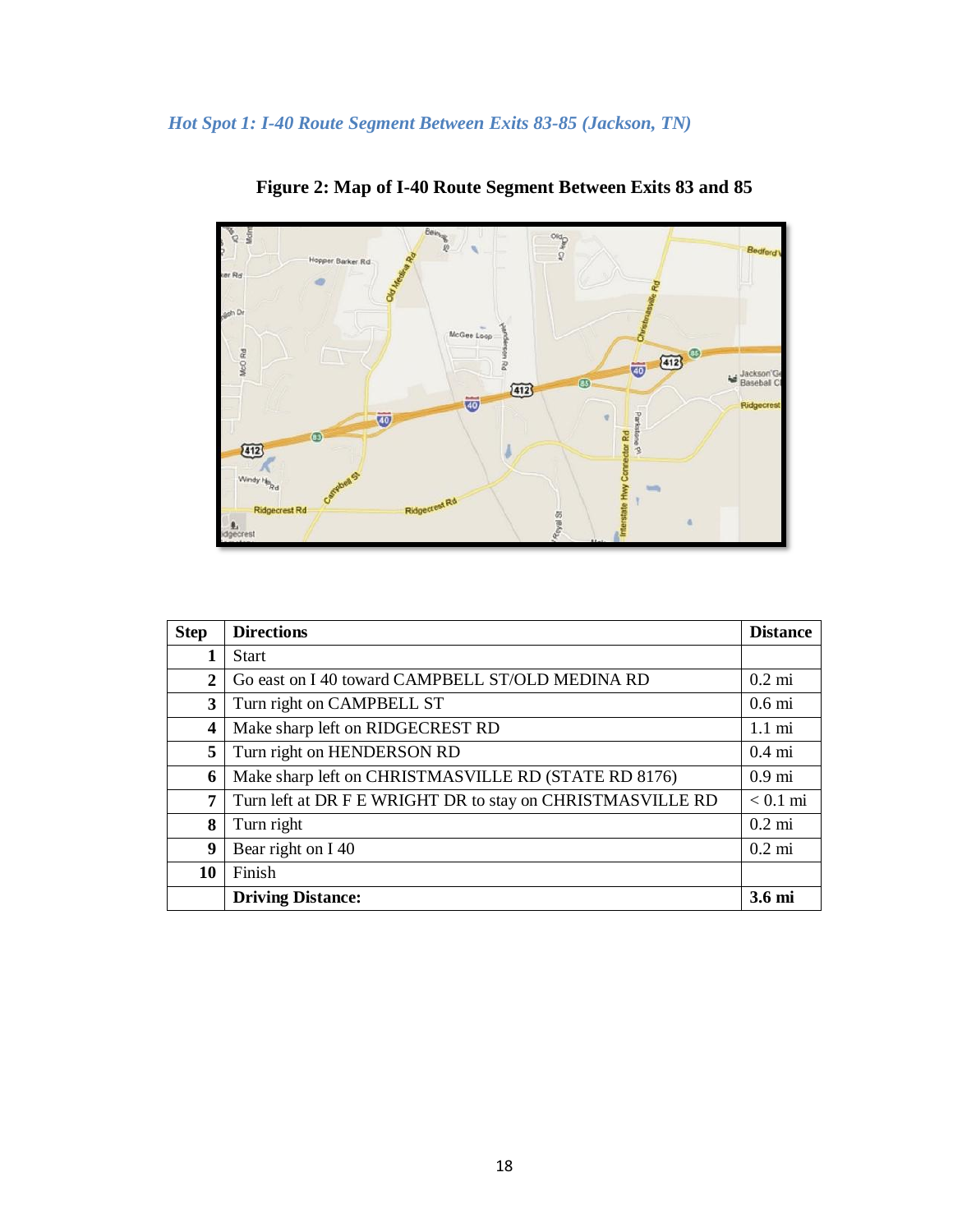

**Figure 3: Diversion Route to Bypass I-40 Route Segment Between Exits 83 and 85**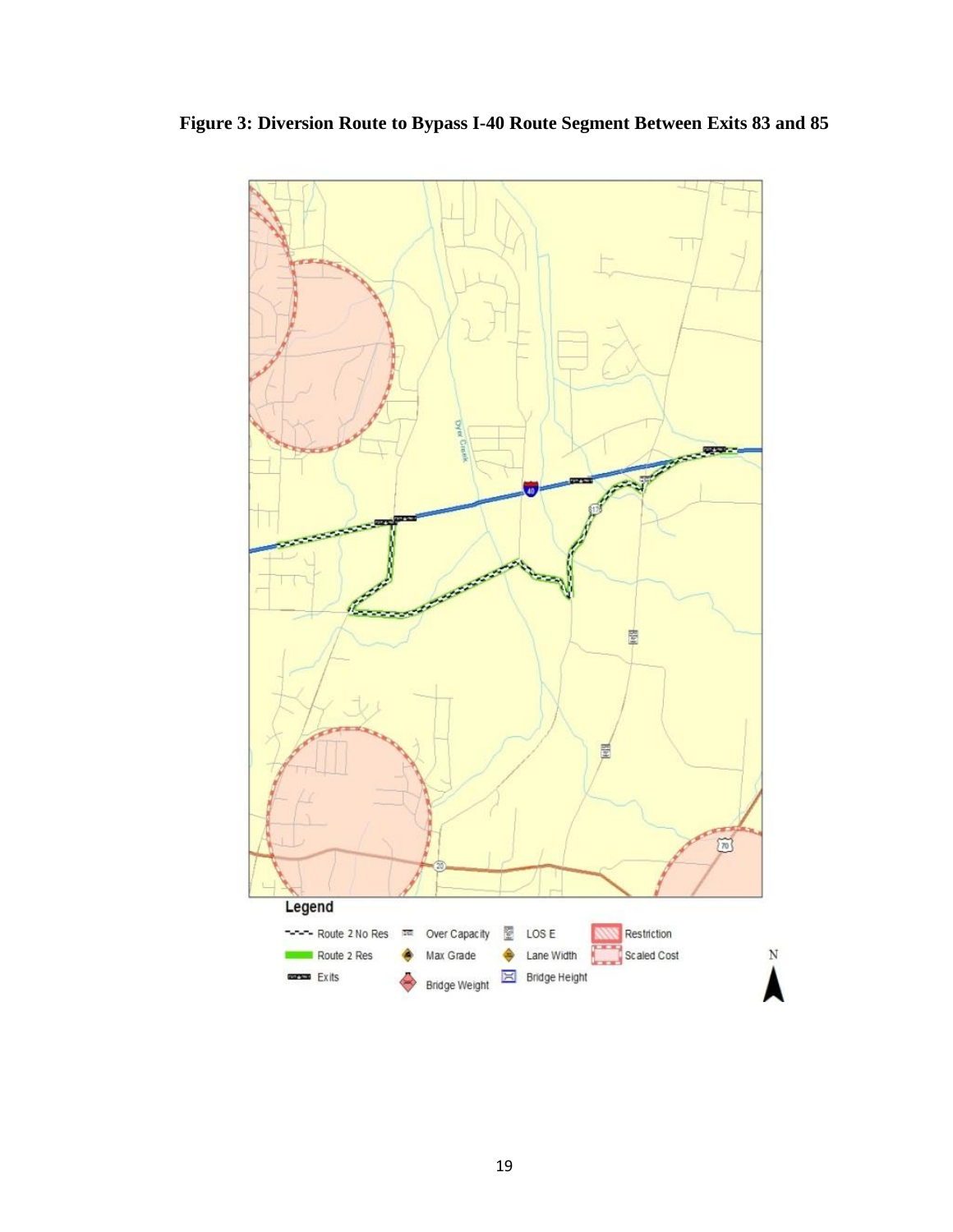*Hot Spot 2: I-24 Route Segment Between Exits 40-43 (Whites Creek and Nashville, TN)*



**Figure 4: Map of I-24 Route Segment Between Exits 40 and 43**

| <b>Step</b> | <b>Directions</b>                             | <b>Distance</b>    |
|-------------|-----------------------------------------------|--------------------|
| 1           | <b>Start</b>                                  |                    |
| 2           | Go southeast on I 24                          | $< 0.1 \text{ mi}$ |
| 3           | Turn right                                    | $0.1 \text{ mi}$   |
| 4           | Turn left on OLD HICKORY BLVD (STATE HWY 45)  | $0.3 \text{ mi}$   |
| 5           | Continue on W OLD HICKORY BLVD (STATE HWY 45) | $0.7 \text{ mi}$   |
| 6           | Turn right on BRICK CHURCH PIKE               | $1.4 \text{ mi}$   |
| 7           | <b>Turn left on BELLSHIRE DR</b>              | $1.1 \text{ mi}$   |
| 8           | Turn right on DICKERSON PIKE (STATE HWY 11)   | $1.4 \text{ mi}$   |
| 9           | Turn right                                    | $0.2$ mi           |
| 10          | Continue on I65                               | $1.5 \text{ mi}$   |
| 11          | Continue on I 24                              | $< 0.1$ mi         |
| 12          | Finish                                        |                    |
|             | <b>Driving Distance:</b>                      | 6.9 mi             |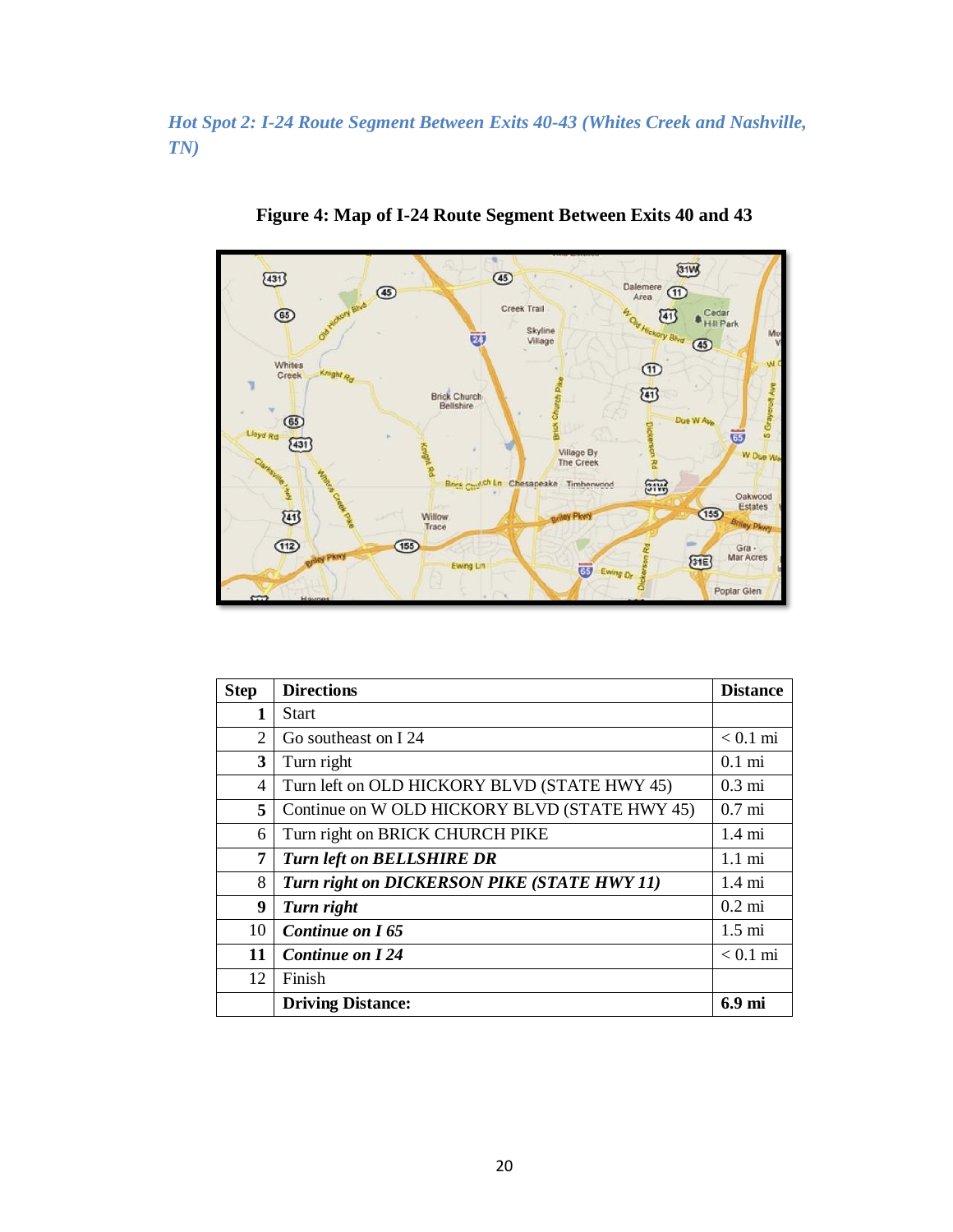

**Figure 5: Diversion Route to Bypass I-24 Route Segment Between Exits 40 and 43**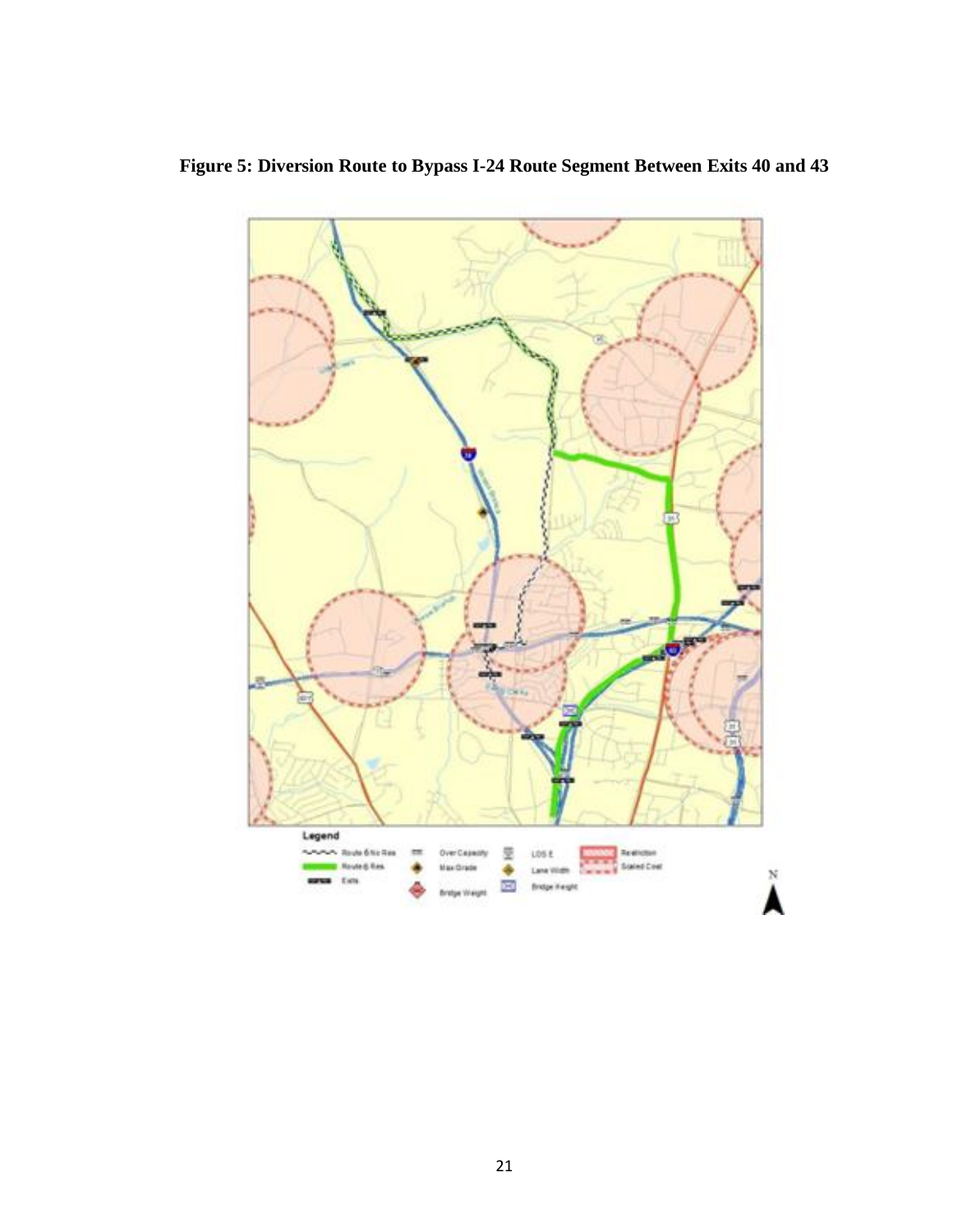

**Figure 6: Map of I-40 Route Segment Between Exits 192 and 196**

| <b>Step</b> | <b>Directions</b>                                | <b>Distance</b>   |
|-------------|--------------------------------------------------|-------------------|
| 1           | <b>Start</b>                                     |                   |
| 2           | Go east on I 40                                  | $0.2 \text{ mi}$  |
| 3           | Continue                                         | $0.2 \text{ mi}$  |
| 4           | Turn left                                        | $< 0.1$ mi        |
| 5           | <b>Turn left on MC CRORY LN</b>                  | $1.3 \text{ mi}$  |
| 6           | <b>Continue on OLD CHARLOTTE PIKE</b>            | $< 0.1$ mi        |
| 7           | Turn right on US HIGHWAY 70 (CHARLOTTE PIKE)     | $2.6 \text{ mi}$  |
| 8           | Bear right on MEMPHIS BRISTOL HIGHWAY (US HWY 1) | $1.8 \text{ mi}$  |
| 9           | Turn left on I 40                                | $0.3 \text{ mi}$  |
| 10          | Finish                                           |                   |
|             | <b>Driving Distance:</b>                         | 6.4 <sub>mi</sub> |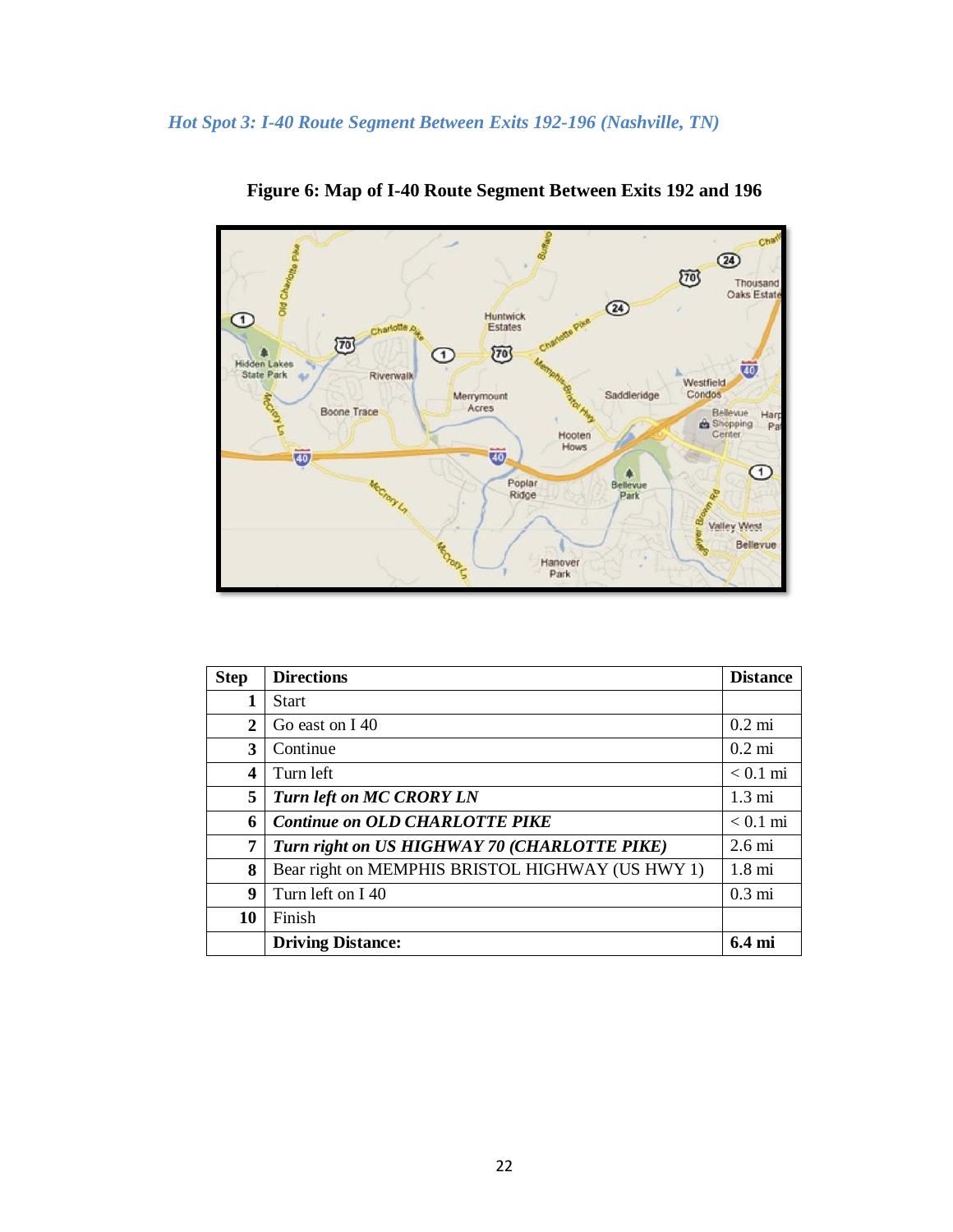

**Figure 7: Diversion Route to Bypass I-40 Route Segment Between Exits 192 and 196**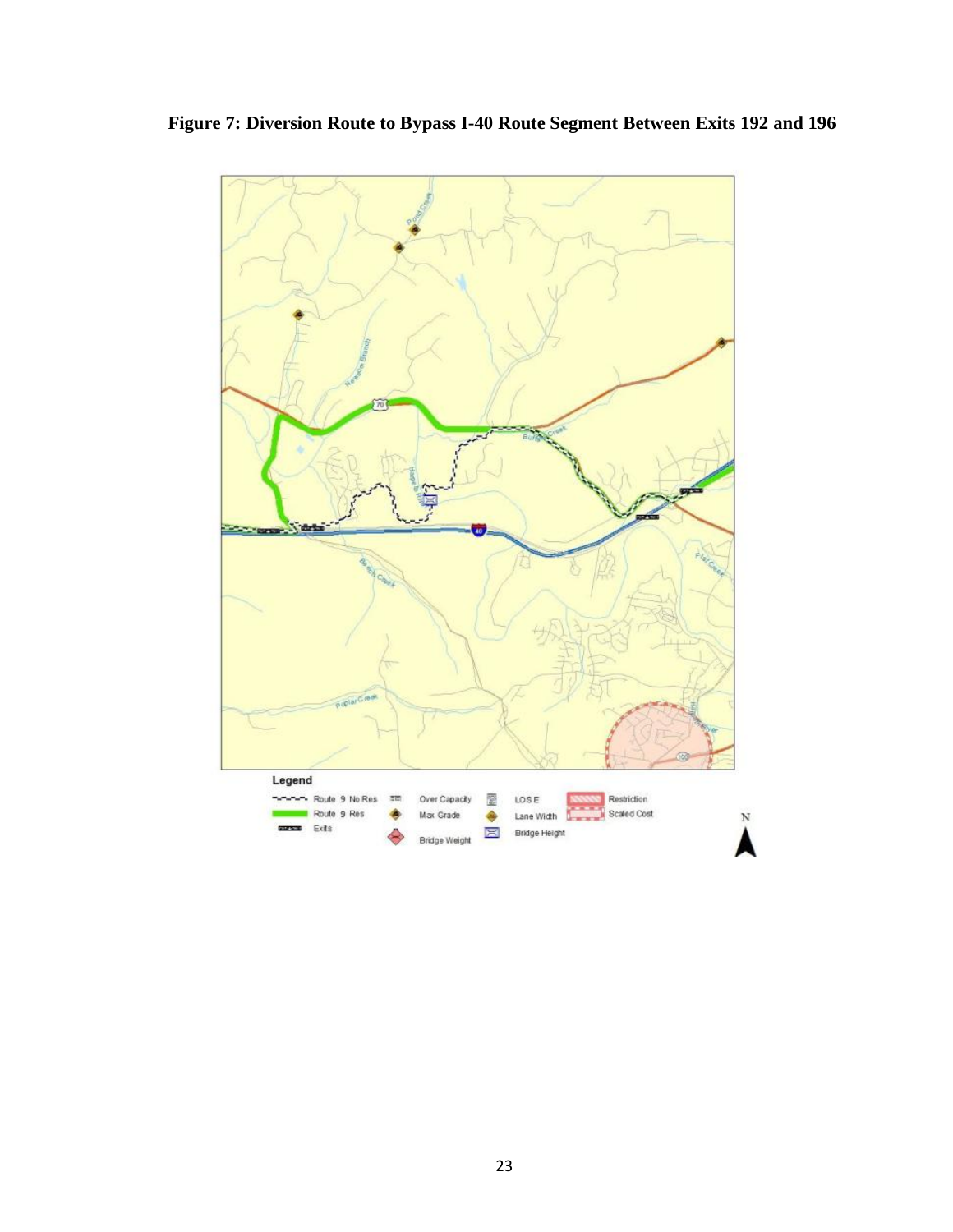#### **Conclusions**

The research presented in this document demonstrates the importance of considering a variety of factors when making truck route diversion decisions. These factors should be quantifiable and able to be evaluated in a time-efficient manner. During the course of this project, geometric characteristics of the diversion route, proximity of the diversion route to the original route, and capacity of the diversion route were determined to be critical in evaluating whether to divert traffic and selection of the preferred routing option.

The geometric characteristic criterion helps eliminate alternate routes that would not be able to accommodate large truck traffic. These characteristics include vertical clearance, land width, and bridge load ratings. Proximity measures the travel time on the alternate route relative to the original route, taking incident delay into consideration. The third criterion, diversion route capacity, allows for the evaluation of whether an alternate route can handle additional traffic demand. Rerouting traffic onto an alternate route that does not have sufficient capacity can lead to a breakdown in the flow of traffic (LOS F).

The case study application demonstrated that the methodology can be useful in supporting decisions regarding re-routing of traffic on roads in Tennessee or elsewhere. One challenge to expanding its use would in developing and populating the GIS network at a larger scale. This could be a time-intensive endeavor since a variety of information must be calculated and added as network attributes. Another challenge to using this approach would be the characteristics of road closure itself. The methodology currently assumes that all lanes must be closed and thus a partial road closure could make the methodology ineffective in determining the most desirable route choice. An additional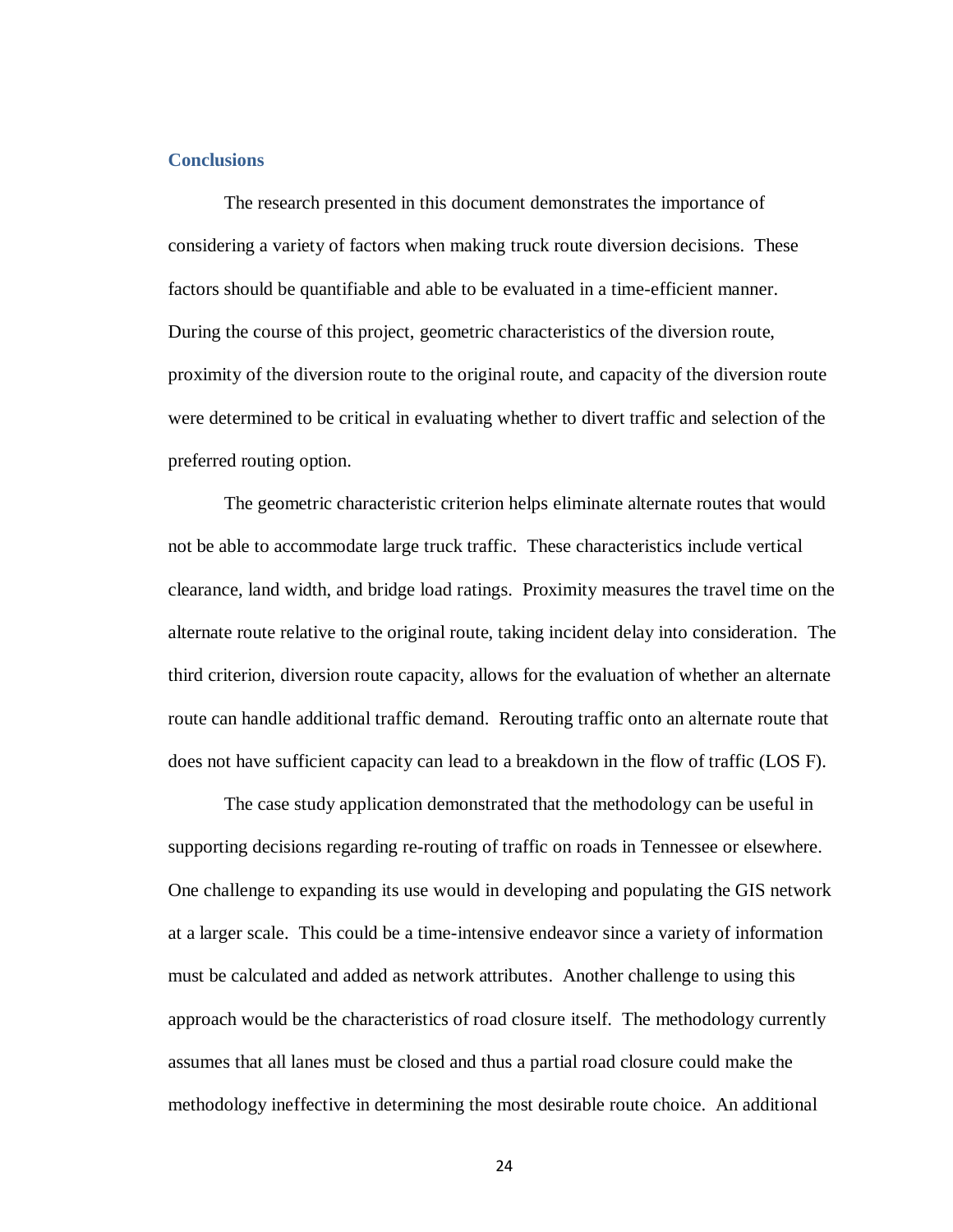methodological hurdle is data quality. A GIS model is also only as good as the data upon which it is constructed; in multiple instances, it was observed that data had been incorrectly recorded as evidenced by attribute values that were not within a realistic range. A better penalty system could also be established for diminishing the attractiveness of an alternative route without eliminating it from consideration, and formulating. A final area of potential improvement is in the calculation of travel time along the alternate route. While using segment length and the associated speed limit is a reasonable first-order approximation, this method ignores such factors as the number of traffic lights and access/egress points. Overcoming the aforementioned challenges represent research opportunities to enhance the developed methodology.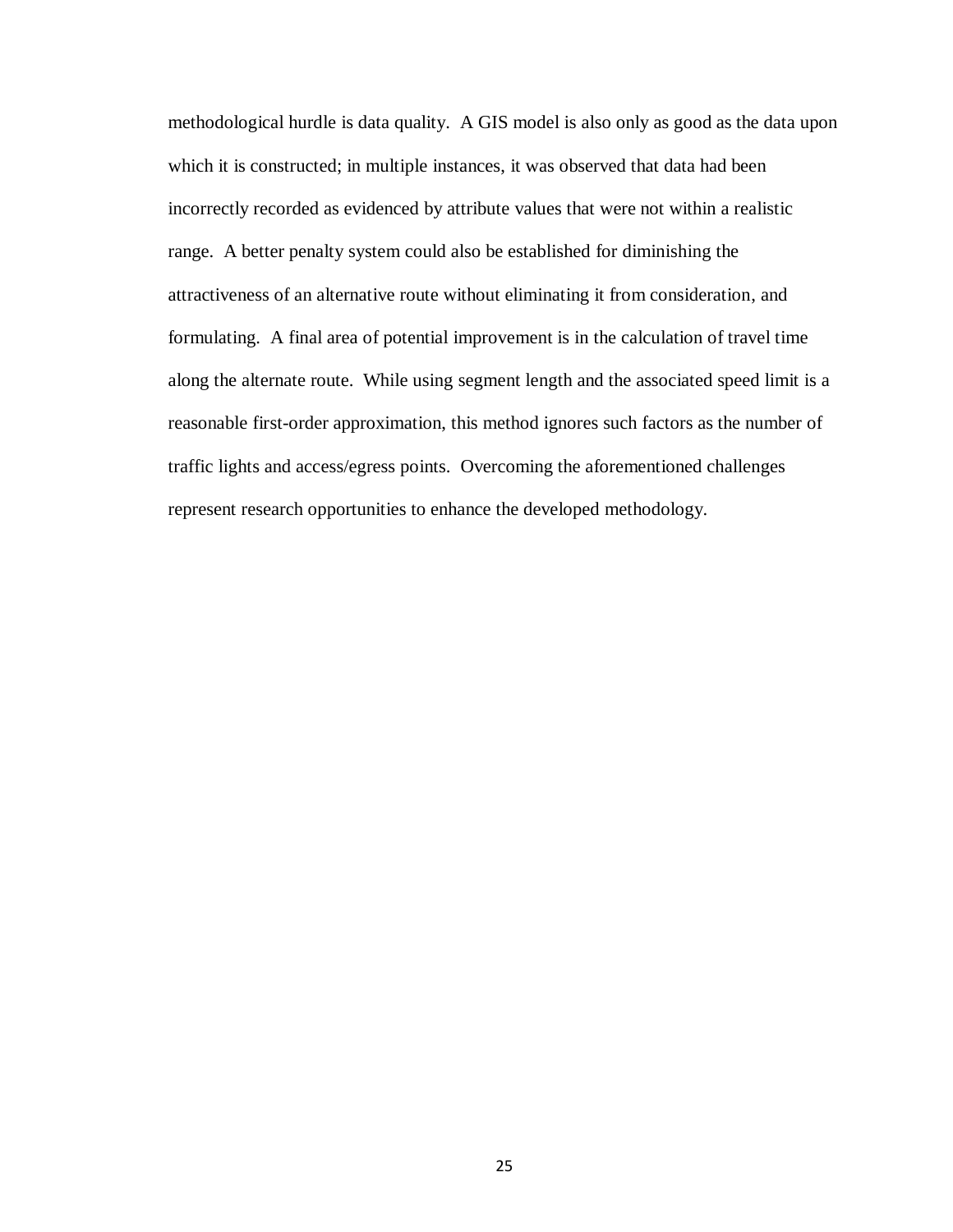## **Appendices**

### *Appendix A: Rail Route Risk Analysis Factors*

This sets forth the minimum criteria that must be considered by rail carriers when performing hazardous materials safety and security risk analyses. Factors to be considered include:

- 1. Volume of hazardous material transported
- 2. Rail traffic density
- 3. Trip length for route
- 4. Presence and characteristics of railroad facilities
- 5. Track type, class, and maintenance schedule
- 6. Track grade and curvature
- 7. Presence or absence of signals and train control systems along the route ("dark" versus signaled territory)
- 8. Presence or absence of wayside hazard detectors
- 9. Number and types of grade crossings
- 10. Single versus double track territory
- 11. Frequency and location of track turnouts
- 12. Proximity to iconic targets
- 13. Environmentally-sensitive or significant areas
- 14. Population density along the route
- 15. Venues along the route (stations, events, places of congregation)
- 16. Emergency response capability along the route
- 17. Areas of high consequence along the route, including high consequence targets as defined in § 172.820(c)
- 18. Presence of passenger traffic along route (shared track)
- 19. Speed of train operations
- 20. Proximity to en-route storage or repair facilities
- 21. Known threats, including any non-public threat scenarios provided by the Department of Homeland Security or the Department of Transportation for carrier use in the development of the route assessment
- 22. Measures in place to address apparent safety and security risks
- 23. Availability of practicable alternative routes
- 24. Past incidents
- 25. Overall times in transit
- 26. Training and skill level of crews
- 27. Impact on rail network traffic and congestion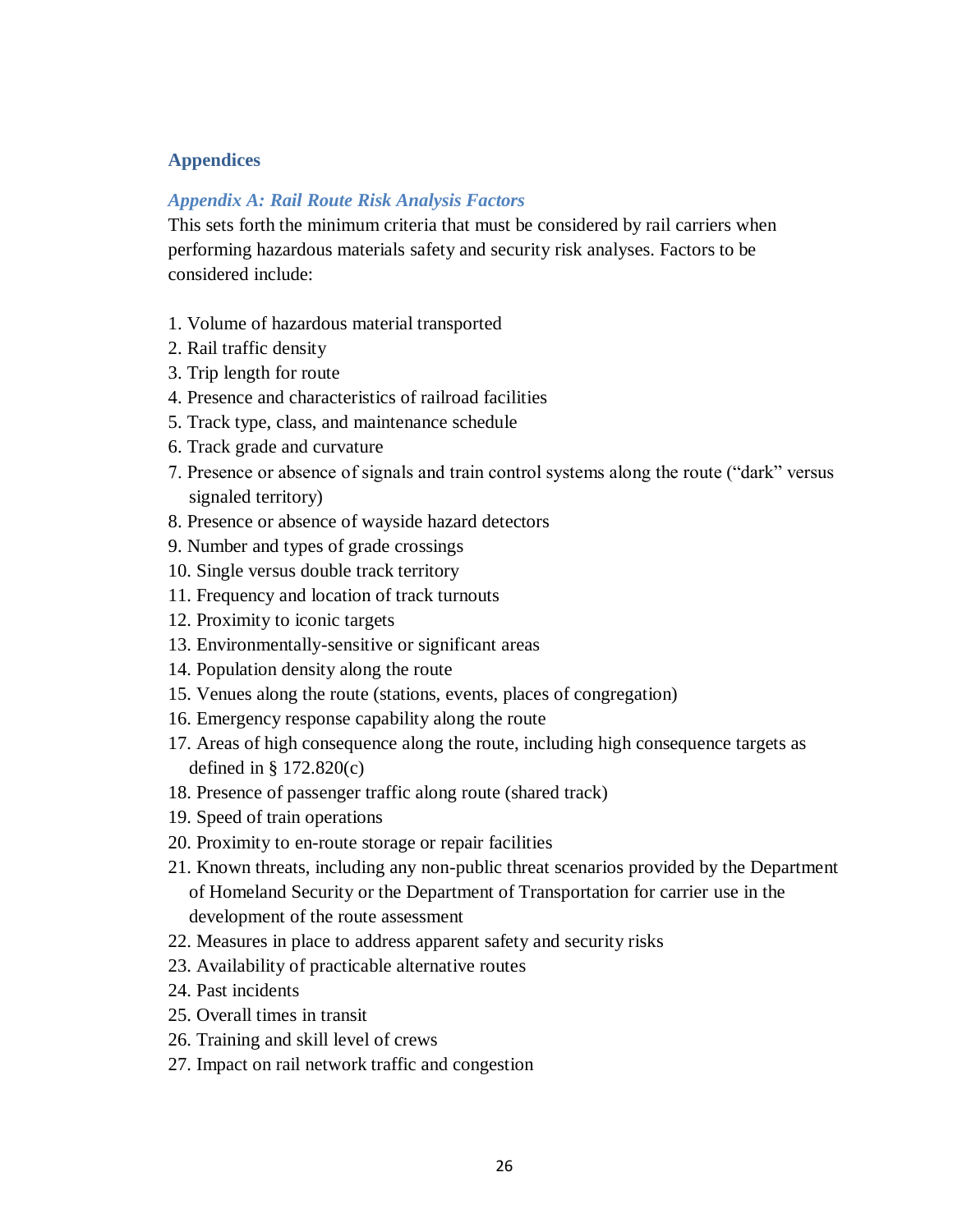| <b>CRITERION</b>                                     | <b>ENTITY</b><br><b>IMPACTED</b> | <b>ACTION</b>                                                                                                                                                                                                                                                                                                                                                                                                                                                                                                                                                                                                                                                                                                                                                                                                                                                                                                                                                                              |
|------------------------------------------------------|----------------------------------|--------------------------------------------------------------------------------------------------------------------------------------------------------------------------------------------------------------------------------------------------------------------------------------------------------------------------------------------------------------------------------------------------------------------------------------------------------------------------------------------------------------------------------------------------------------------------------------------------------------------------------------------------------------------------------------------------------------------------------------------------------------------------------------------------------------------------------------------------------------------------------------------------------------------------------------------------------------------------------------------|
| Proximity of<br>alternate route to<br>closed roadway | Motorist                         | Determine whether the alternate route is intended for local<br>$\bullet$<br>traffic or for regional traffic.<br>For local traffic, it should ideally be in close<br>$\circ$<br>proximity to the primary route.<br>In a metropolitan area, the closest alternate route<br>$\circ$<br>may be an adjacent parallel street or a freeway<br>frontage road.<br>In rural areas, alternate routes may be farther away<br>$\circ$<br>from the primary route.<br>Provide a time savings to motorists.<br>If an alternate route is too far away from the primary<br>$\circ$<br>route, then travel time may be longer than that on<br>the primary route in some instances.<br>For a regional alternate route, connecting successive<br>$\circ$<br>cities or major interchanges served by the primary<br>route, it is less important that the alternate route be<br>in close proximity to the main route; however, the<br>alternate route should not be significantly longer<br>than the primary route. |
| Ease of access<br>to/from alternate<br>route         | Motorist                         | Select access points between the primary and alternate route<br>٠<br>that do not create bottleneck points in the corridor.<br>Consider alternate routes that provide high-capacity<br>$\bullet$<br>connections, or sufficient space and geometry to establish<br>special traffic control during implementation, to/from the<br>primary route.                                                                                                                                                                                                                                                                                                                                                                                                                                                                                                                                                                                                                                              |
| Safety of<br>motorists on<br>alternate route         | Motorist                         | Select routes that are easy for motorists to navigate and<br>$\bullet$<br>provide a sense of comfort.<br>Long routes may be difficult for motorists to<br>$\circ$<br>navigate<br>Motorists may be uncomfortable using alternate<br>$\circ$<br>routes that take them through unfamiliar areas<br>and/or offer few service stations.<br>Motorists may feel more comfortable driving on an<br>$\circ$<br>alternate route where the primary roadway is visible,<br>rather than driving through an unfamiliar area.<br>Do not use a street that has known safety problems, unless it<br>is patrolled by law enforcement to ensure the safety of<br>motorists.                                                                                                                                                                                                                                                                                                                                   |

# *Appendix B: Highway Criteria for Alternate Route Selection*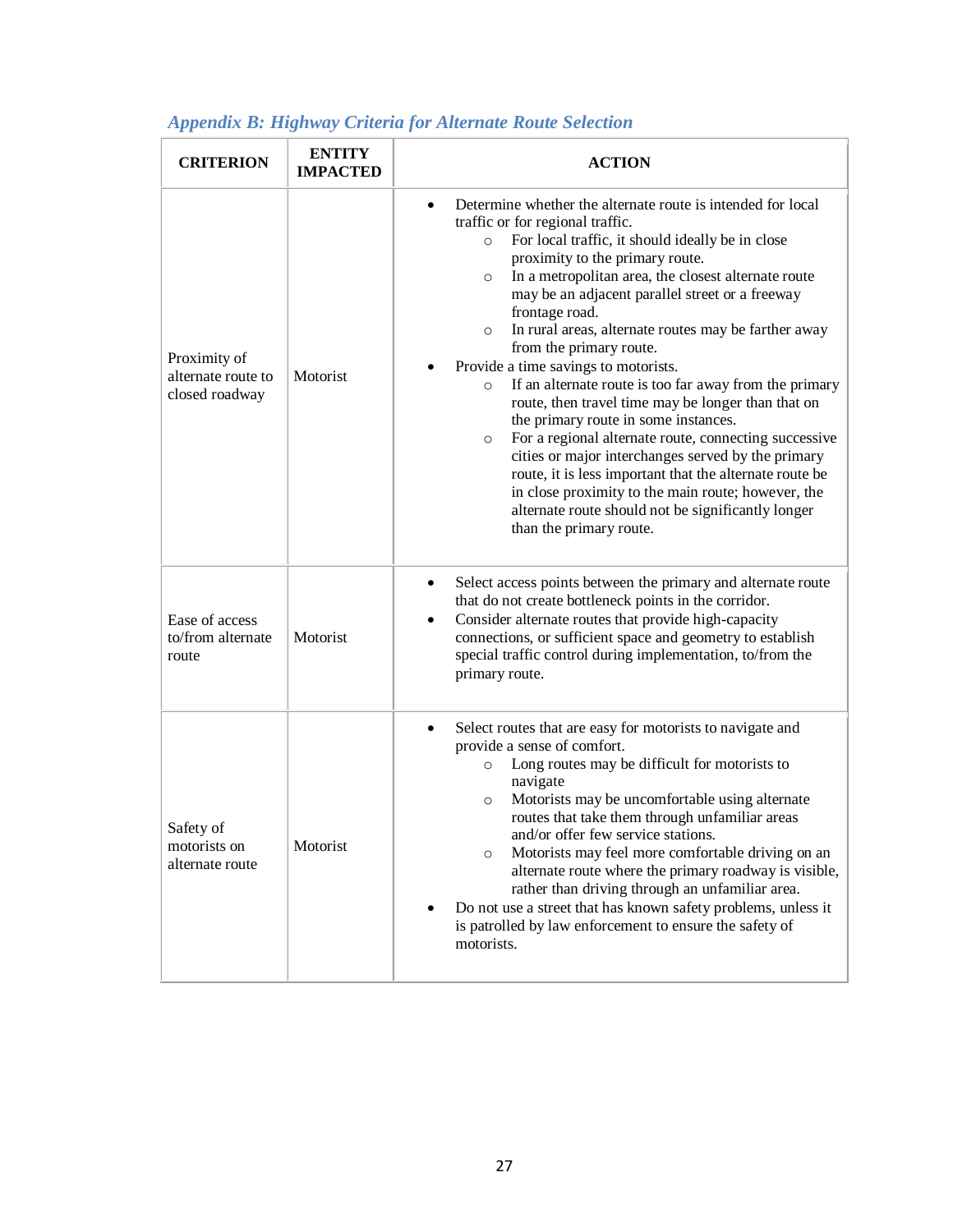| Height, weight,<br>width, and turning<br>restrictions on<br>alternate route                               | Motorist | Consider roadways without physical constraints limiting the<br>height, weight, and width of vehicles along the alternate<br>route.<br>Be aware that constraints may render an alternate route<br>impassable for commercial vehicles.<br>Choose an alternate route that is usable by all vehicles.<br>If commercial vehicles cannot be accommodated<br>$\circ$<br>on what is otherwise the best alternate route, then<br>an additional route should be selected for<br>commercial vehicles.<br>Review operations of intersections that do not allow<br>vehicles to make certain turns, especially left turns that may<br>be required during alternate route operation.<br>A turn that is normally banned may be allowed on<br>$\circ$<br>the alternate route, using special law enforcement<br>control and signage. |
|-----------------------------------------------------------------------------------------------------------|----------|--------------------------------------------------------------------------------------------------------------------------------------------------------------------------------------------------------------------------------------------------------------------------------------------------------------------------------------------------------------------------------------------------------------------------------------------------------------------------------------------------------------------------------------------------------------------------------------------------------------------------------------------------------------------------------------------------------------------------------------------------------------------------------------------------------------------|
| Number of travel<br>lanes/capacity of<br>alternate route                                                  | Motorist | Require sufficient capacity to accommodate the vehicles<br>diverted while carrying day-to-day background traffic.<br>For example, if traffic from a busy six-lane urban<br>$\circ$<br>freeway is diverted to a two-lane local street, there<br>may not be enough extra capacity on the street to<br>accommodate the diverted traffic.<br>Assure that diverted traffic does not encounter an even<br>worse level of service than it would encounter on the<br>primary route.                                                                                                                                                                                                                                                                                                                                        |
| Congestion induced<br>on alternate route                                                                  | Motorist | Avoid routes where motorists do not realize a travel time<br>savings because of demand-induced congestion on the<br>alternate route.                                                                                                                                                                                                                                                                                                                                                                                                                                                                                                                                                                                                                                                                               |
| Traffic conditions on<br>alternate route                                                                  | Motorist | Assure that an alternate route is not already operating near<br>$\bullet$<br>capacity, and does not have sufficient extra capacity to<br>accommodate the diverted traffic. The diverted traffic<br>should not encounter an even worse level of service than on<br>the primary route.                                                                                                                                                                                                                                                                                                                                                                                                                                                                                                                               |
| Number of signalized<br>intersections, stop<br>signs, and<br>unprotected left turns<br>on alternate route | Motorist | Assure that signalized intersections, stop signs, and<br>٠<br>unprotected left turns do not cause substantial delay to<br>motorists along an alternate route.<br>An unprotected left turn or a left turn from a stop<br>$\circ$<br>sign may also cause safety problems under heavy<br>traffic conditions.                                                                                                                                                                                                                                                                                                                                                                                                                                                                                                          |
| Travel time on<br>alternate route                                                                         | Motorist | Assure that the alternate route is free-flowing and is not<br>excessively long relative to travel distance on the primary<br>route, so that motorists can save time.                                                                                                                                                                                                                                                                                                                                                                                                                                                                                                                                                                                                                                               |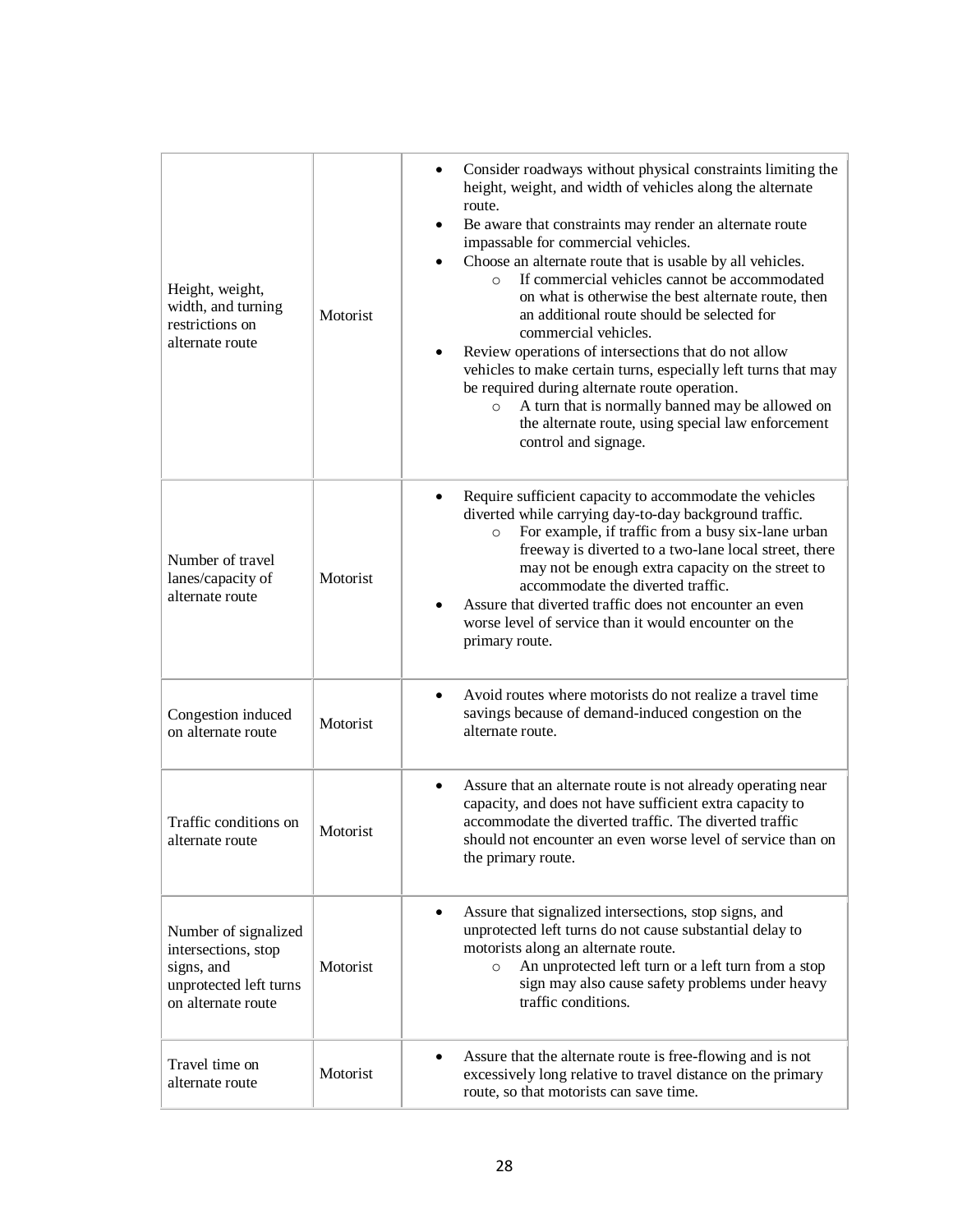|                                                                                                                   |           | Likewise, motorists may not save any time if travel<br>$\circ$<br>time is long due to congested traffic, even if the<br>alternate route has a shorter travel distance than<br>that on the primary route.                                                                                                                                                                                                                                                                                                                                                                                                        |
|-------------------------------------------------------------------------------------------------------------------|-----------|-----------------------------------------------------------------------------------------------------------------------------------------------------------------------------------------------------------------------------------------------------------------------------------------------------------------------------------------------------------------------------------------------------------------------------------------------------------------------------------------------------------------------------------------------------------------------------------------------------------------|
| Payement conditions<br>on alternate route                                                                         | Motorist  | Assure that good pavement conditions exist.<br>Pavement conditions may be uncomfortable to<br>$\circ$<br>motorists, cause safety problems, and even cause<br>damage to vehicles.<br>If pavement condition is already poor, then<br>$\circ$<br>diverted truck traffic not normally serviced on an<br>alternate route may further damage the pavement.                                                                                                                                                                                                                                                            |
| Type and intensity of<br>residential<br>development on<br>alternate route                                         | Community | Do not divert traffic to residential or mixed-residential<br>$\bullet$<br>streets, if possible.<br>Residential streets are generally low capacity and<br>$\circ$<br>are often not designed as through-streets.<br>It is usually best to avoid the use of residential<br>$\circ$<br>streets as alternate routes.                                                                                                                                                                                                                                                                                                 |
| Existence of schools<br>and hospitals on<br>alternate route                                                       | Community | Consider impact on local driveway access.<br>One side effect of alternate routes is that the<br>$\circ$<br>increased traffic may increase the difficulty of<br>local driveway access. For this reason, it is usually<br>best to avoid the use of streets that serve schools<br>and hospitals as alternate routes because it is<br>important that easy access be maintained for these<br>facilities.<br>Consider impact of heavy traffic that may negatively affect<br>ambulance access to hospitals.<br>Consider the impacts of heavy traffic that may increase<br>$\bullet$<br>pedestrian/vehicular conflicts. |
| Percentage of heavy<br>vehicles (e.g., trucks,<br>buses, RVs) on route<br>from which traffic is<br>to be diverted | Motorist  | Examine high volume of heavy vehicles that will<br>٠<br>significantly reduce available remaining capacity on the<br>alternate route.<br>The acceleration and operating characteristics of<br>$\circ$<br>trucks may constrain traffic flow on the alternate<br>route.                                                                                                                                                                                                                                                                                                                                            |
| Grades on alternate<br>route                                                                                      | Motorist  | Examine impact of steep upgrades or downgrades that may<br>$\bullet$<br>cause safety problems, especially in bad weather.<br>A steep upgrade can significantly reduce capacity<br>$\circ$<br>on a roadway carrying a high volume of<br>commercial vehicles because upgrades limit their<br>speed.                                                                                                                                                                                                                                                                                                               |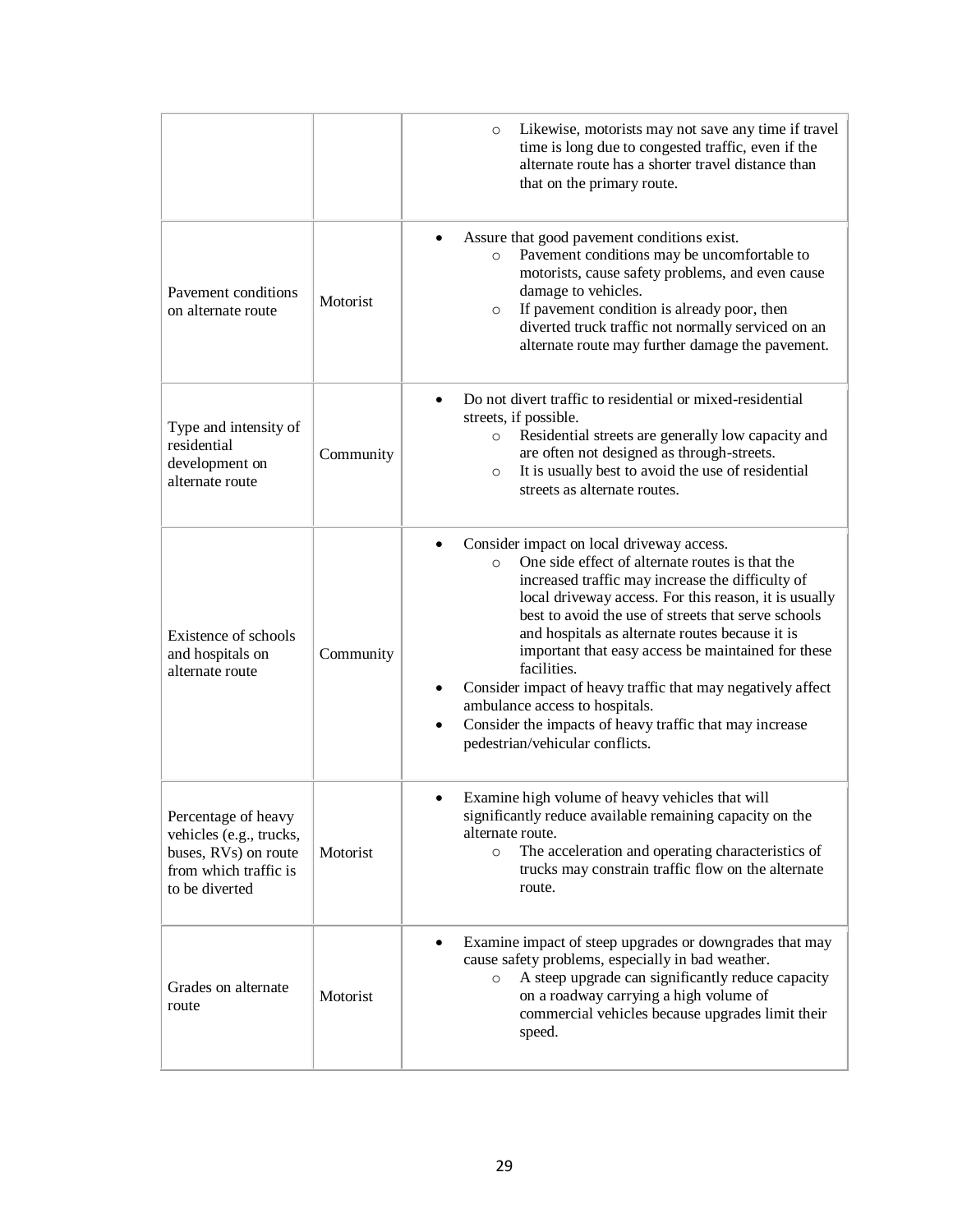| Type and intensity of<br>commercial<br>development on<br>alternate route             | Community           | Examine capacity constraints at heavy commercial<br>$\bullet$<br>developments, such as a shopping mall.<br>If a large traffic generator is located adjacent to a<br>$\circ$<br>candidate alternate route, then it may generate<br>traffic demand that approaches or even exceeds<br>available roadway capacity, thus making the<br>roadway undesirable for use as an alternate route.<br>Streets in commercial areas usually have a large<br>$\circ$<br>number of unsignalized driveways, which cause<br>both traffic and safety problems when volume is<br>heavy. |
|--------------------------------------------------------------------------------------|---------------------|--------------------------------------------------------------------------------------------------------------------------------------------------------------------------------------------------------------------------------------------------------------------------------------------------------------------------------------------------------------------------------------------------------------------------------------------------------------------------------------------------------------------------------------------------------------------|
| Availability of fuel,<br>rest stops, and food<br>facilities along<br>alternate route | Motorist            | Consider that motorists may feel more comfortable using a<br>$\bullet$<br>route on which these facilities are available.<br>On an extended or regional alternate route,<br>$\circ$<br>motorists may wish to stop and eat, rest, and/or to<br>refuel their vehicles.                                                                                                                                                                                                                                                                                                |
| Noise pollution                                                                      | Community           | Consider the impact of increased traffic that may<br>$\bullet$<br>significantly increase the amount of noise pollution along a<br>route.<br>A significant increase in noise level during alternate<br>$\circ$<br>route implementation may cause unacceptable<br>disturbance to affected areas of the community.                                                                                                                                                                                                                                                    |
| Transit bus<br>accommodation                                                         | Motorist            | Examine potential impacts on transit vehicle station stops<br>$\bullet$<br>due to increased volumes of diverted traffic.                                                                                                                                                                                                                                                                                                                                                                                                                                           |
| Air quality                                                                          | Community           | Examine impact of increased traffic that may significantly<br>$\bullet$<br>increase pollution and decrease air quality.<br>Remember, the goal of alternate route deployment is<br>$\bullet$<br>improving mobility and system operations.                                                                                                                                                                                                                                                                                                                           |
| Ability to control<br>timing of traffic<br>signals on alternate<br>route             | Motorist            | Identify possible modification to day-to-day traffic signal<br>٠<br>timing plans in order to accommodate the additional diverted<br>traffic.<br>Choose an alternate route that allows an operator to modify<br>٠<br>remotely the timing of traffic signals upon alternate route<br>deployment.                                                                                                                                                                                                                                                                     |
| Ownership of road                                                                    | Motorist/<br>Agency | Coordinate efforts among agencies responsible for<br>$\bullet$<br>operations on the primary route and the alternate route.<br>If traffic is being diverted from a State road, it is<br>$\circ$<br>desirable to divert traffic to another State road. The<br>State can modify the traffic signal timing on a State<br>road, whereas it may not be allowed to modify                                                                                                                                                                                                 |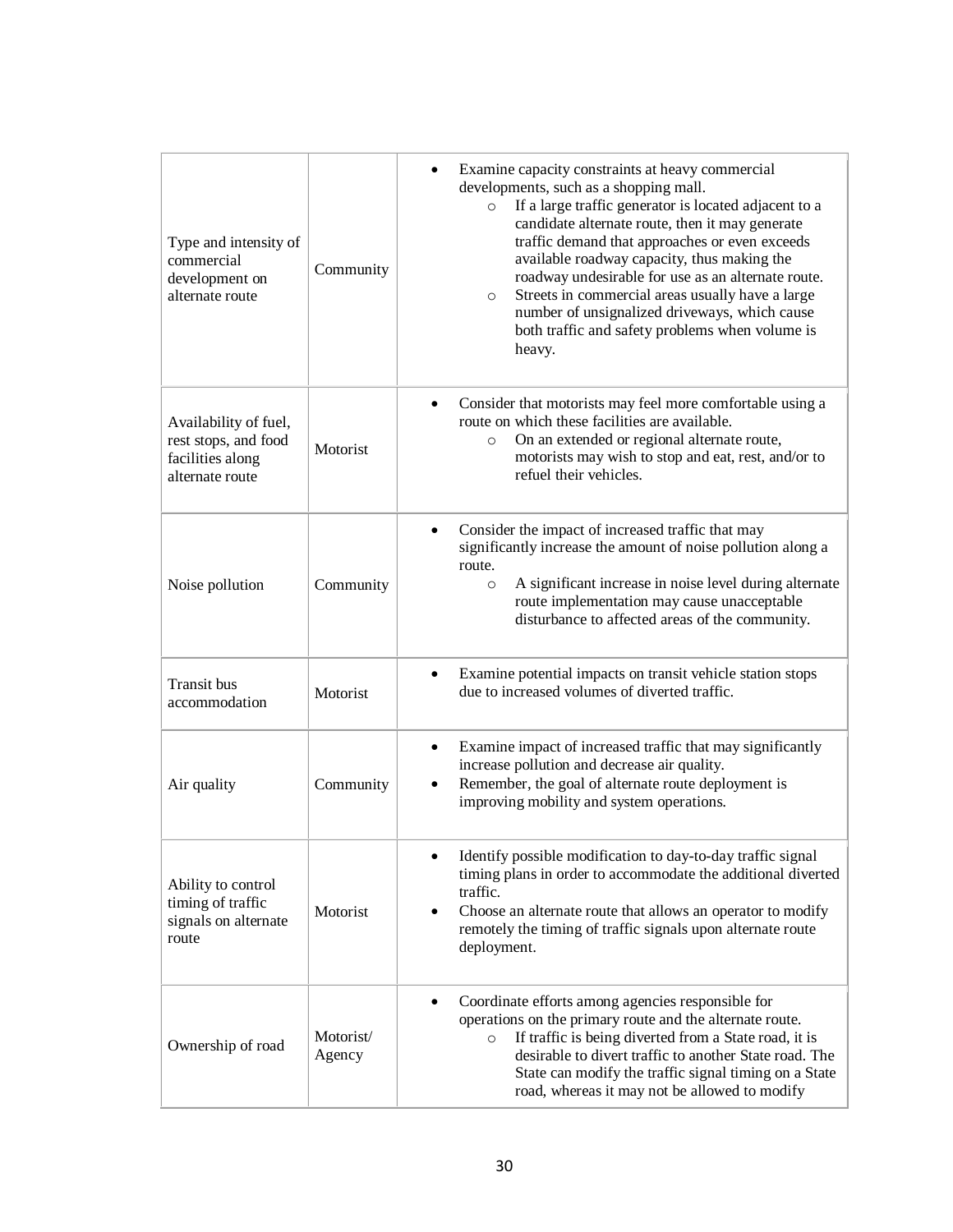|                                                                                        |          | traffic signal timing on a county or local road.<br>Diverting from one State road to another State road<br>$\circ$<br>avoids jurisdictional difficulties.                                                                                                                              |
|----------------------------------------------------------------------------------------|----------|----------------------------------------------------------------------------------------------------------------------------------------------------------------------------------------------------------------------------------------------------------------------------------------|
| Availability of ITS<br>surveillance<br>equipment on<br>alternate route                 | Motorist | Consider the benefits of an alternate route having an ITS<br>instrumented system.<br>ITS surveillance equipment, such as CCTV<br>$\circ$<br>cameras, allows an operator to monitor traffic<br>conditions on an alternate route during plan<br>implementation.                          |
| Availability of ITS<br>information<br>dissemination<br>equipment on<br>alternate route | Motorist | Utilize ITS information dissemination equipment, such as<br>CMSs or HAR, to give motorists information on how to<br>access the alternate route as well as traffic information<br>required to navigate the alternate route and reach a<br>downstream connection with the primary route. |

Source: FHWA Alternate Route Handbook, May 2006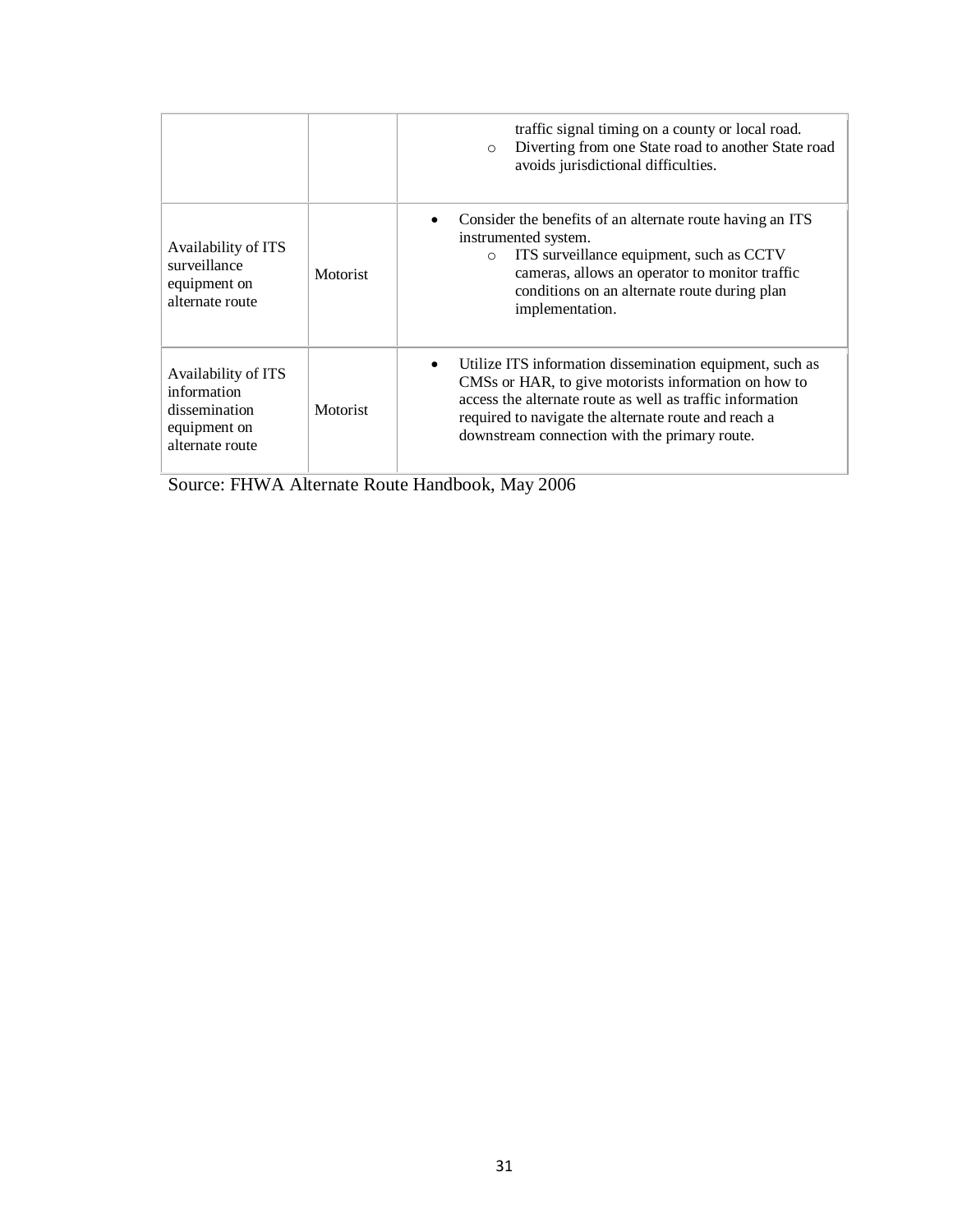| Road Type              | LOS A  | LOS B   | LOS C   | LOS D   | LOS E   |
|------------------------|--------|---------|---------|---------|---------|
| 4 Lane Freeway         | 31,700 | 45,300  | 56,200  | 68,000  | 90,700  |
| 6 Lane Freeway         | 47,600 | 68,000  | 84,300  | 102,000 | 136,000 |
| 8 Lane Freeway         | 63,500 | 90,600  | 112,400 | 136,000 | 181,300 |
| 10 Lane Freeway        | 79,300 | 113,400 | 140,600 | 170,000 | 226,700 |
| 12 Lane Freeway        | 95,200 | 136,000 | 168,600 | 204,000 | 272,000 |
| 4 Lane Expressway      | 23,300 | 33,400  | 41,400  | 50,000  | 66,700  |
| 6 Lane Expressway      | 35,000 | 50,000  | 62,000  | 75,000  | 100,000 |
| 8 Lane Expressway      | 47,000 | 66,000  | 82,000  | 100,000 | 133,000 |
| 2 Lane Arterial Urban  | 6,500  | 9,400   | 11,600  | 14,000  | 18,700  |
| 3 Lane Arterial Urban  | 8,200  | 11,600  | 14,400  | 17,500  | 23,300  |
| 4 Lane Arterial Urban  | 10,700 | 15,400  | 19,000  | 23,000  | 30,700  |
| 5 Lane Arterial Urban  | 12,400 | 17,600  | 21,900  | 26,500  | 35,300  |
| 6 Lane Arterial Urban  | 20,500 | 29,400  | 36,400  | 44,000  | 58,700  |
| 7 Lane Arterial Urban  | 22,400 | 32,000  | 39,700  | 48,000  | 64,000  |
| 8 Lane Arterial Urban  | 25,700 | 36,600  | 45,400  | 55,000  | 73,300  |
| 2 Lane Arterial Rural  | 8,400  | 12,000  | 14,900  | 18,000  | 24,000  |
| 3 Lane Arterial Rural  | 10,500 | 15,000  | 18,600  | 22,500  | 30,000  |
| 4 Lane Arterial Rural  | 13,100 | 18,600  | 23,100  | 28,000  | 37,300  |
| 5 Lane Arterial Rural  | 15,200 | 21,600  | 26,800  | 32,500  | 43,300  |
| 2 Lane Collector Urban | 5,100  | 7,400   | 9,100   | 11,000  | 14,700  |
| 3 Lane Collector Urban | 6,400  | 9,200   | 11,300  | 13,700  | 18,300  |
| 4 Lane Collector Urban | 8,400  | 12,000  | 14,900  | 18,000  | 24,000  |
| 5 Lane Collector Urban | 10,700 | 15,400  | 19,000  | 23,000  | 30,700  |
| 2 Lane Collector Rural | 6,500  | 9,400   | 11,600  | 14,000  | 18,700  |
| 3 Lane Collector Rural | 8,200  | 11,600  | 14,500  | 17,500  | 23,300  |
| 2 Lane One-Way Roadway | 6,500  | 9,400   | 11,600  | 14,000  | 18,700  |
| 3 Lane One-Way Roadway | 8,400  | 12,000  | 14,900  | 18,000  | 24,000  |
| 4 Lane One-Way Roadway | 11,200 | 16,000  | 19,800  | 24,000  | 32,000  |
| 1 Lane Ramp One-Way    | 4,200  | 6,000   | 7,400   | 9,000   | 12,000  |
| 2 Lane Ramp One-Way    | 8,400  | 12,000  | 14,900  | 18,000  | 24,000  |
| 3 Lane Ramp One-Way    | 12,600 | 18,000  | 22,300  | 27,000  | 36,000  |

## *Appendix C: Level of Service (LOS) Chart*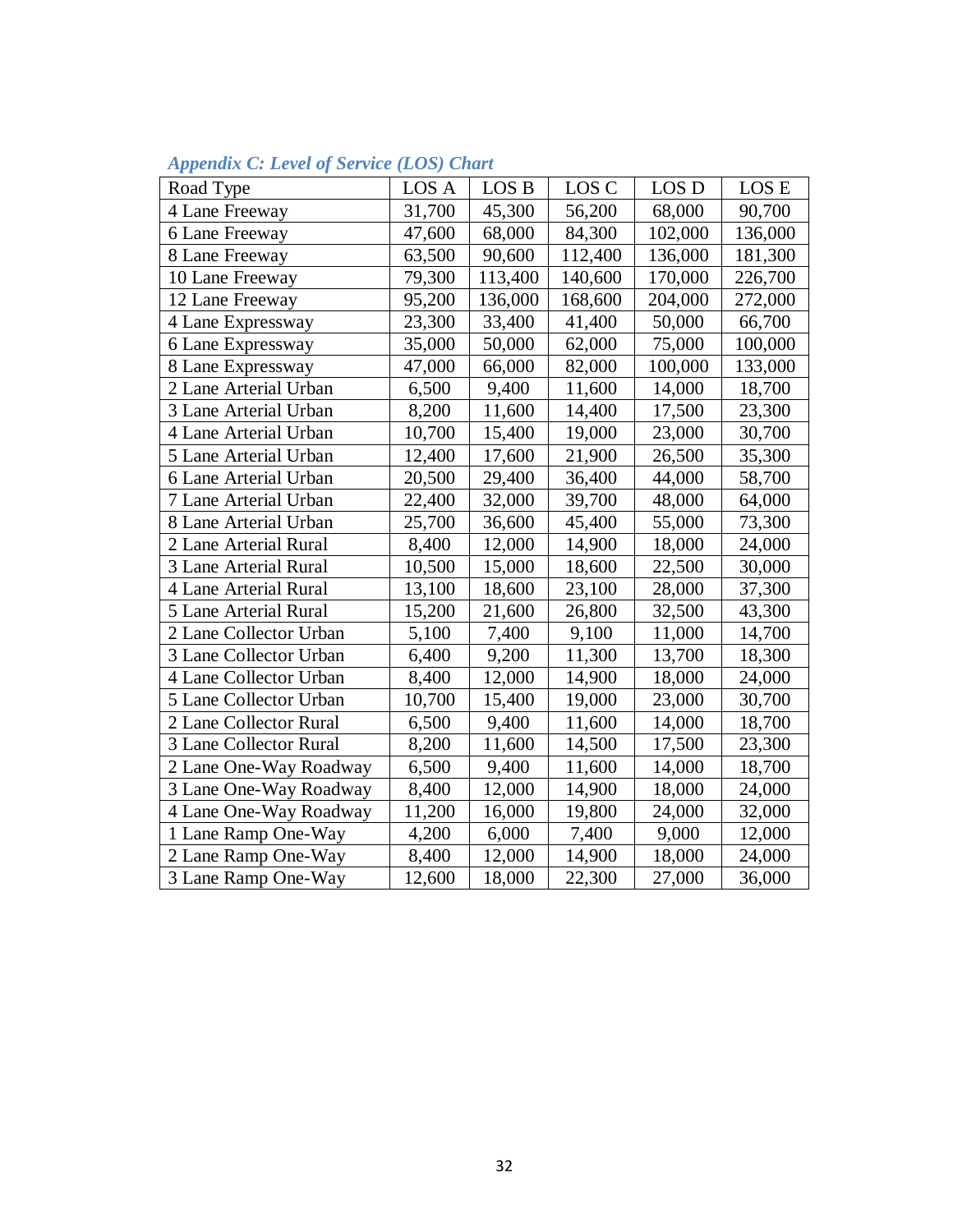#### **References**

- Arizona Highway Patrol Memorial. 20 July 2011. http://www.statetroopers.org/Memorial/ Arizona.htm. 2011.
- Battelle. "City of Boston Hazmat Route Evaluation."22 April 2011. http://www.cityofboston.gov/Images\_Documents/COB%20Hazmat%20Route%2 0Evaluation%20Report\_tcm3-25772.pdf.
- Blackwell, K. R. "Enhancing Railroad Hazardous Materials Transportation Safety." Presentation at the DOE NTSF Meeting. 10-12 May 2011. http://www.em.doe.gov/PDFs/Blackwell\_NTSF\_2011.pdf.
- Booz Allen Hamilton. " Intelligent Transportation Systems Field Operational Test Cross-Cutting Study: Incident Management: Detection, Verification, and Traffic Management." 1998. http://www.itsdocs.fhwa.dot.gov/jpodocs/repts\_te/6328.pdf.
- Cragg, C. A. and M. J. Demetsky. "Simulation Analysis of Route Diversion Strategies for Freeway Incident Management." January 1995.
- Federal Highway Administration. "Alternate Route Handbook." May 2006.
- Federal Railroad Administration. "U.S. Department of Transportation Interim Final Rule: Enhancing Rail Transportation Safety and Security for Hazardous Materials Shipments." 10 May 2011. http://www.fra.dot.gov/downloads/pubaffairs/ railhazmatroutingifrbackgrounder041608.pdf.
- Hegarty, J. "Traffic Incident Management: Protecting Officers, Saving Lives, and Ensuring the Surface Transportation System's Efficiency." The Police Chief 78 (July 2011): 30-36.
- Highway Statistics 2003. http://www.fhwa.dot.gov/policy/ohim/hs03/htm/mv1.htm.
- Kentucky Transportation Cabinet. "Incident Management." http://highwaysafety.ky.gov/files/tip\_sheets/incidentmanagement.pdf.
- Khattak A., J. Schofer, and M. Wang, "A simple procedure for predicting freeway incident duration." Presented at the 73rd Annual Transportation Research Board Meeting, Preprint No. 940379, Washington, D.C., 1994.
- Khattak, A., C. Teague, et al. "Economic Impact of Traffic Incidents on North Carolina's Interstate Facilities." January 2008.

Alabama DOT and Maryland SHA. Level of Service (LOS) Chart. August 1, 2011.